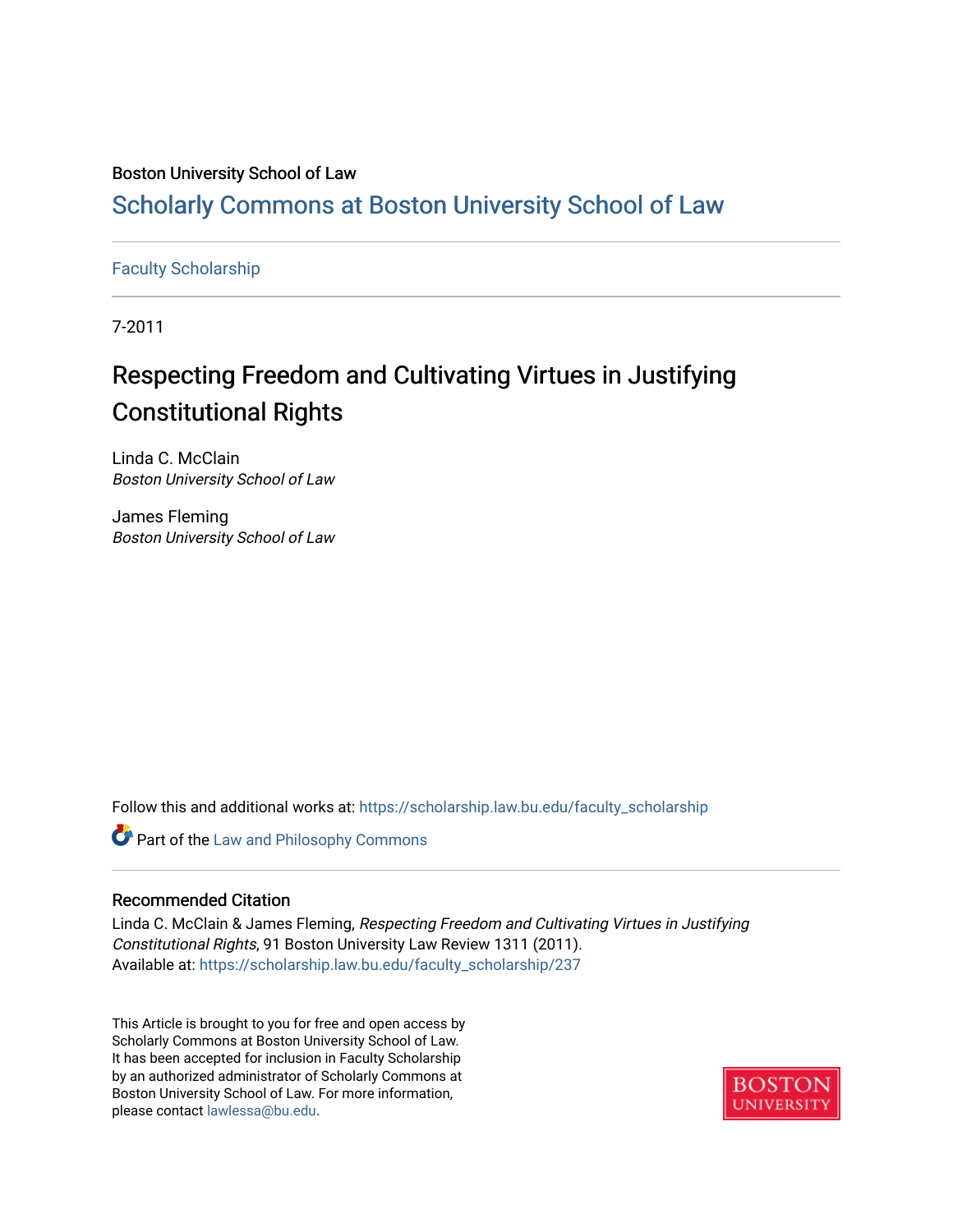

## **RESPECTING FREEDOM AND CULTIVATING VIRTUES IN JUSTIFYING CONSTITUTIONAL RIGHTS**

91 Boston University Law Review 1311 (2011) Boston University School of Law Public Law & Legal Theory Paper No. 11-48 (October 6, 2011)

> Linda C. McClain Boston University School of Law

> James E. Fleming Boston University School of Law

This paper can be downloaded without charge at:

http://www.bu.edu/law/faculty/scholarship/workingpapers/2011.html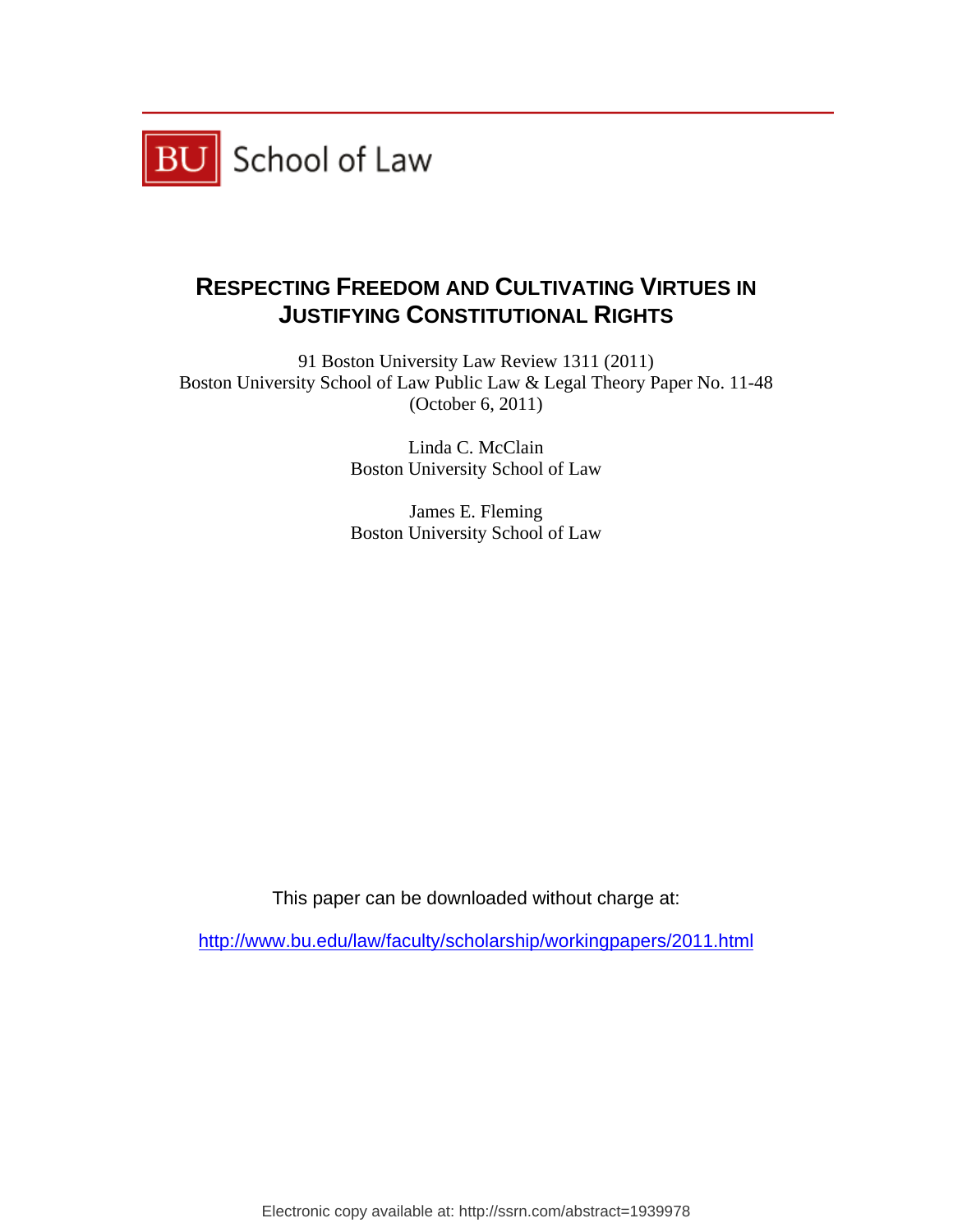## **PANELIST PAPERS**

## **RESPECTING FREEDOM AND CULTIVATING VIRTUES IN JUSTIFYING CONSTITUTIONAL RIGHTS**

**LINDA C. MCCLAIN\* & JAMES E. FLEMING\*\***

| INTRODUCTION: SANDEL'S AND DWORKIN'S CONCEPTIONS OF JUSTICE  1311 |  |
|-------------------------------------------------------------------|--|
|                                                                   |  |
| II. SANDEL'S ARISTOTELIAN CONCEPTION OF JUSTICE IN TERMS OF       |  |
|                                                                   |  |
| III. NOT ONLY NEUTRAL BUT ALSO NAKED: THE LIBERAL IDEA OF         |  |
|                                                                   |  |
| IV. SANDEL'S ANALYSIS OF GOODRIDGE, THE MASSACHUSETTS             |  |
|                                                                   |  |
|                                                                   |  |
|                                                                   |  |
|                                                                   |  |

INTRODUCTION: SANDEL'S AND DWORKIN'S CONCEPTIONS OF JUSTICE

As we did a year ago, we gather here at Boston University School of Law for a symposium on justice. Last year, our topic was Ronald Dworkin's then forthcoming (and now published) book, *Justice for Hedgehogs*. 1 This year, our

<sup>\*</sup> Professor of Law and Paul M. Siskind Research Scholar, Boston University School of Law.

<sup>\*\*</sup> Professor of Law, The Honorable Frank R. Kenison Distinguished Scholar in Law, and Associate Dean for Research and Intellectual Life, Boston University School of Law. We prepared this essay for the symposium on Michael J. Sandel's *Justice: What's the Right Thing to Do?*, held at Boston University School of Law, October 14, 2010. We thank Eric Lee for helpful research assistance. In Part V, in analyzing the California Supreme Court's decision recognizing a right to same-sex marriage, we draw from Linda C. McClain, *Red Versus Blue (and Purple) States in the Same-Sex Marriage Debate: From Values Polarization to Common Ground?*, 77 UMKC L. REV. 415 (2008); Linda C. McClain & Joanna Grossman, *The California Supreme Court Rules in Favor of Marriage for Same-Sex Couples: Why Domestic Partnerships Are Not Enough: Part One in a Two-Part Series of Columns*, FINDLAW (May 27, 2008), http://writ.news.findlaw.com/grossman/20080527. html; and Linda C. McClain & Joanna Grossman, *The California Supreme Court Rules in Favor of Marriage for Same-Sex Couples: How Conservative Reasons Led to a Progressive Result: Part Two in a Two-Part Series of Columns*, FINDLAW (May 28, 2008), http://writ. news.findlaw.com/grossman/20080528.html.

<sup>1</sup> RONALD DWORKIN, JUSTICE FOR HEDGEHOGS (2010); *Justice for Hedgehogs: A Conference on Ronald Dworkin's Forthcoming Book*, 90 B.U. L. REV. 465 (2010).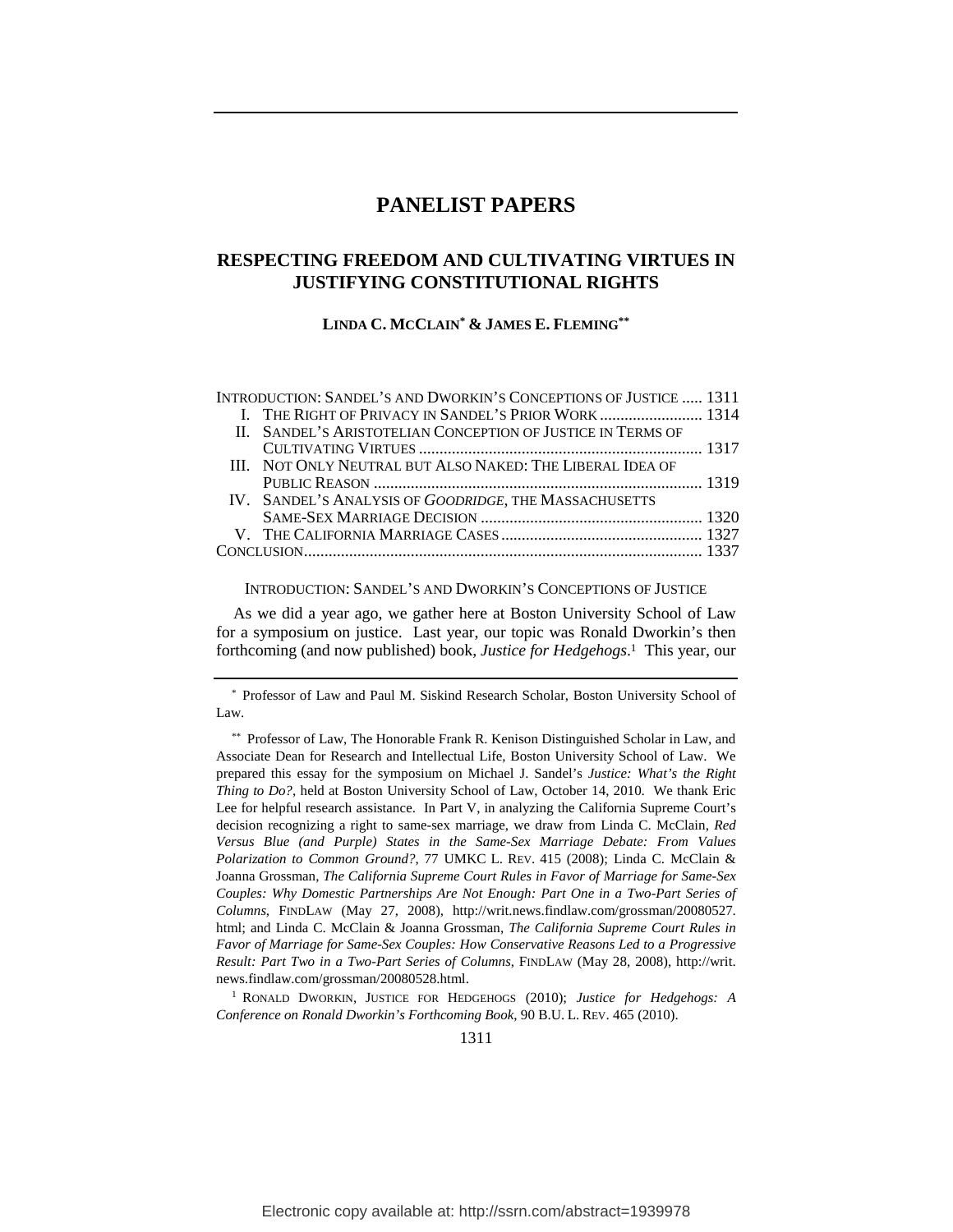#### 1312 *BOSTON UNIVERSITY LAW REVIEW* [Vol. 91: 1311

topic is Michael Sandel's recent book, *Justice: What's the Right Thing to Do?*2 We think Sandel chose the more intelligible title! But we do have a quibble with it. The title, *Justice: What's the Right Thing to Do?*, implies that Sandel's work is a book about personal ethics, how one ought to live one's life. In fact, it is a book about political philosophy, what we owe one another as citizens. A better title would be "Justice: What Do We Owe Each Other as Citizens?"

Dworkin, alongside John Rawls, is the leading contemporary proponent of a liberal conception of justice.3 As Sandel interprets these liberals, they think about justice in terms of *respecting freedom* as distinguished from *maximizing welfare* or *cultivating virtues*. 4 Sandel himself is the leading civic republican critic of such liberal conceptions of justice, interpreting them as holding that: (1) law should be neutral concerning competing conceptions of virtue or the best way to live, and (2) "a just society respects each person's freedom to choose his or her conception of the good life." $\frac{5}{10}$  And he is the most prominent civic republican proponent of conceiving justice in terms of cultivating virtues. Nonetheless, we want to begin by pointing out some notable and unexpected affinities between Dworkin's and Sandel's books on justice.

First, in *Justice for Hedgehogs*, Dworkin rejects neutrality and criticizes Rawls's political liberalism for bracketing conceptions of the good life in arguments about justice.6 Instead, Dworkin defends an ethical liberalism and argues for the integration of ethics, morality, and justice.7 So, too, Sandel criticizes Rawls's political liberalism on similar grounds and argues that we cannot separate arguments about justice from arguments about competing conceptions of the good life and of the virtues that a good society should promote.8 Second, in *Justice for Hedgehogs*, Dworkin is concerned to articulate the right process of moral reasoning.<sup>9</sup> In doing so, Dworkin looks back to Aristotle for an example of a holistic approach to such reasoning and also looks to the relationship between questions of the good life and those of the good polity.10 So, too, Sandel turns to Aristotle for a virtue-centered approach that integrates moral reasoning about justice with reasoning about moral virtues and conceptions of the good life.<sup>11</sup>

<sup>2</sup> MICHAEL J. SANDEL, JUSTICE: WHAT'S THE RIGHT THING TO DO? (2009).

<sup>3</sup> *See* JOHN RAWLS, A THEORY OF JUSTICE 3-4 (rev. ed. 1999); JOHN RAWLS, POLITICAL LIBERALISM xiv (expanded ed. 2005) [hereinafter RAWLS, POLITICAL LIBERALISM].

<sup>4</sup> SANDEL, *supra* note 2, at 6-10, 19-21, 140-66.

<sup>5</sup> *Id.* at 9.

<sup>6</sup> DWORKIN, *supra* note 1, at 263-64, 267-68.

<sup>7</sup> *Id.* at 1-19, 117-20.

<sup>8</sup> SANDEL, *supra* note 2, at 140-66, 246-51.

<sup>9</sup> DWORKIN, *supra* note 1, at 155.

<sup>10</sup> *Id.* at 186-88.

<sup>11</sup> SANDEL, *supra* note 2, at 9, 12, 184-207.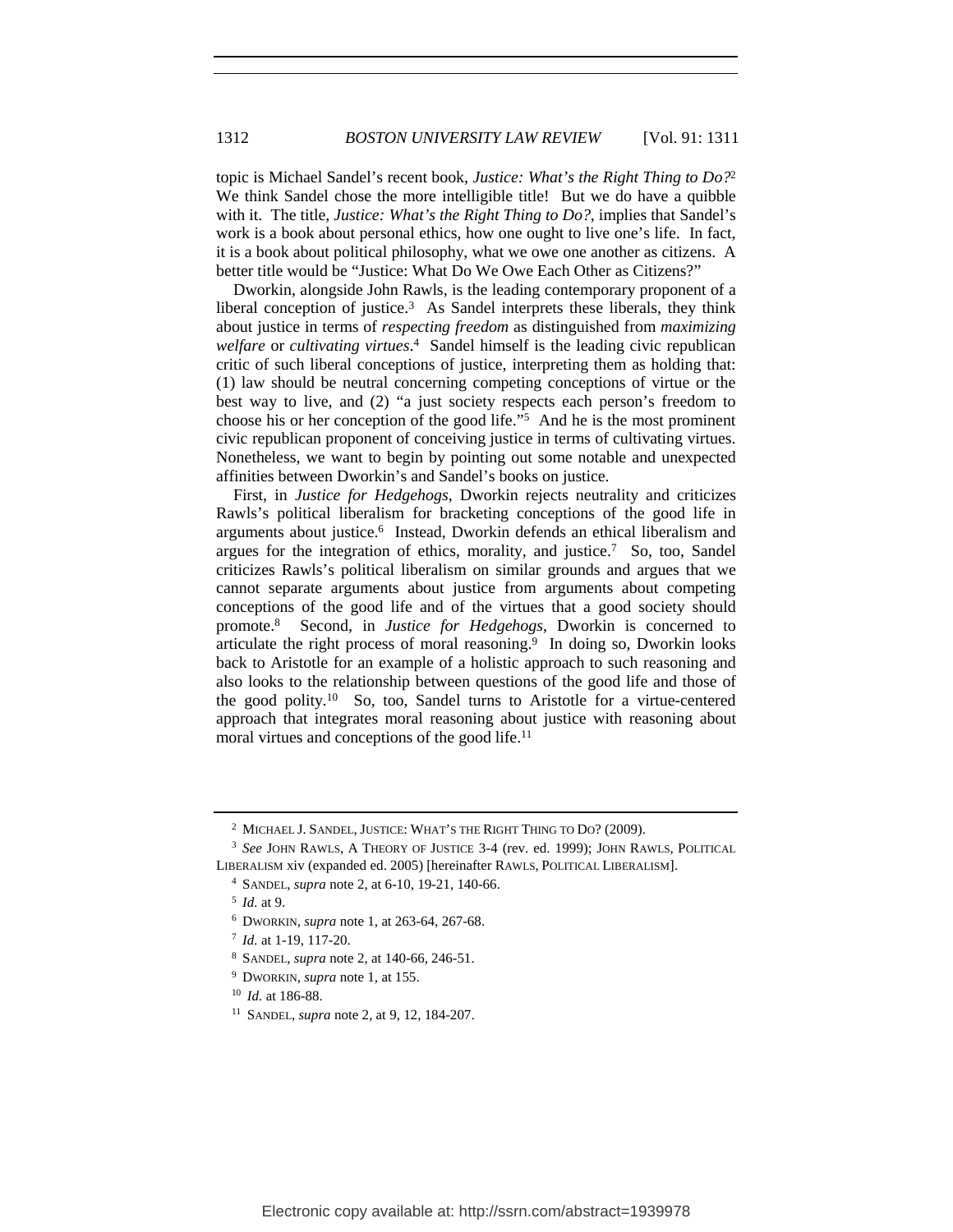Third, in *Justice for Hedgehogs*, Dworkin develops what he once called a narrative view of life.<sup>12</sup> Sandel has long criticized views like Dworkin's as forms of "voluntarist" liberalism that conceive the person as a freely choosing, "unencumbered self" who is the "author" of his or her own ends and who can stand apart from relationships and commitments.13 Yet in *Justice*, Sandel, like Dworkin, stresses the importance of a "narrative quest that aspires to a certain unity or coherence."14 But Sandel draws his account of narrative from Alasdair MacIntyre; Sandel's account is more resonant with the notion of the embedded self, or the self constituted by relationships with others and commitments of communities of which we are members.15 We are, Sandel contends, "storytelling beings" and "we live our lives as narrative quests."16 Perhaps we can encapsulate the difference here by saying that for Dworkin, we conceive ourselves as the authors of our stories, whereas for Sandel, we see ourselves as players in a story we tell.

Finally, in *Justice for Hedgehogs*, Dworkin argues not only for "taking rights seriously," but also for "taking responsibilities seriously."17 Dworkin stands in contrast to other forms of liberalism grounded in the idea that the state must be neutral between competing conceptions of the good life and the idea that rights insulate right-holders from moral judgments about their exercise. Rather, Dworkin argues that the state may encourage people to exercise their rights responsibly, short of compelling them to do what the government thinks is the responsible thing to do.18 Sandel, much like

 $12$  In the penultimate draft of the book, Dworkin referred to a "narrative view of life." Ronald Dworkin, Justice for Hedgehogs 144 (April 17, 2009) (unpublished manuscript) (on file with the Boston University Law Review). In the published book, he deleted the phrase "narrative view of life" and developed the idea in terms of the "capacity principle," stating that "living well means creating not just a chronology but a narrative that weaves together values of character – loyalties, ambitions, desires, tastes, and ideals." DWORKIN, *supra* note 1, at 244. 13 *See* MICHAEL J. SANDEL, LIBERALISM AND THE LIMITS OF JUSTICE 89-94, 175-83 (2d ed.

<sup>1998) [</sup>hereinafter SANDEL, LIBERALISM] (criticizing conception of the "unencumbered self"); Michael J. Sandel, *Moral Argument and Liberal Toleration: Abortion and Homosexuality*, 77 CALIF. L. REV. 521, 522-25, 538 (1989) [hereinafter Sandel, *Moral Argument*] (criticizing liberal conceptions of autonomy as reflecting a "voluntarist" conception of the self).

<sup>14</sup> SANDEL, *supra* note 2, at 221.

<sup>15</sup> *Id.* at 221-22.

<sup>&</sup>lt;sup>16</sup> *Id.* at 221 (citing ALASDAIR MACINTYRE, AFTER VIRTUE 201 (1981)).

<sup>17</sup> See James E. Fleming, *Taking Responsibilities as Well as Rights Seriously*, 90 B.U. L. REV. 839, 839, 844 (2010) (analyzing RONALD DWORKIN, LIFE'S DOMINION (1993), and DWORKIN, JUSTICE FOR HEDGEHOGS, *supra* note 1); Ronald Dworkin, *Response*, 90 B.U. L. REV. 1059, 1078-79 (2010) (indicating that Dworkin carries forward the arguments about taking responsibilities seriously from *Life's Dominion* to *Justice for Hedgehogs*). 18 Fleming, *supra* note 17, at 839-40.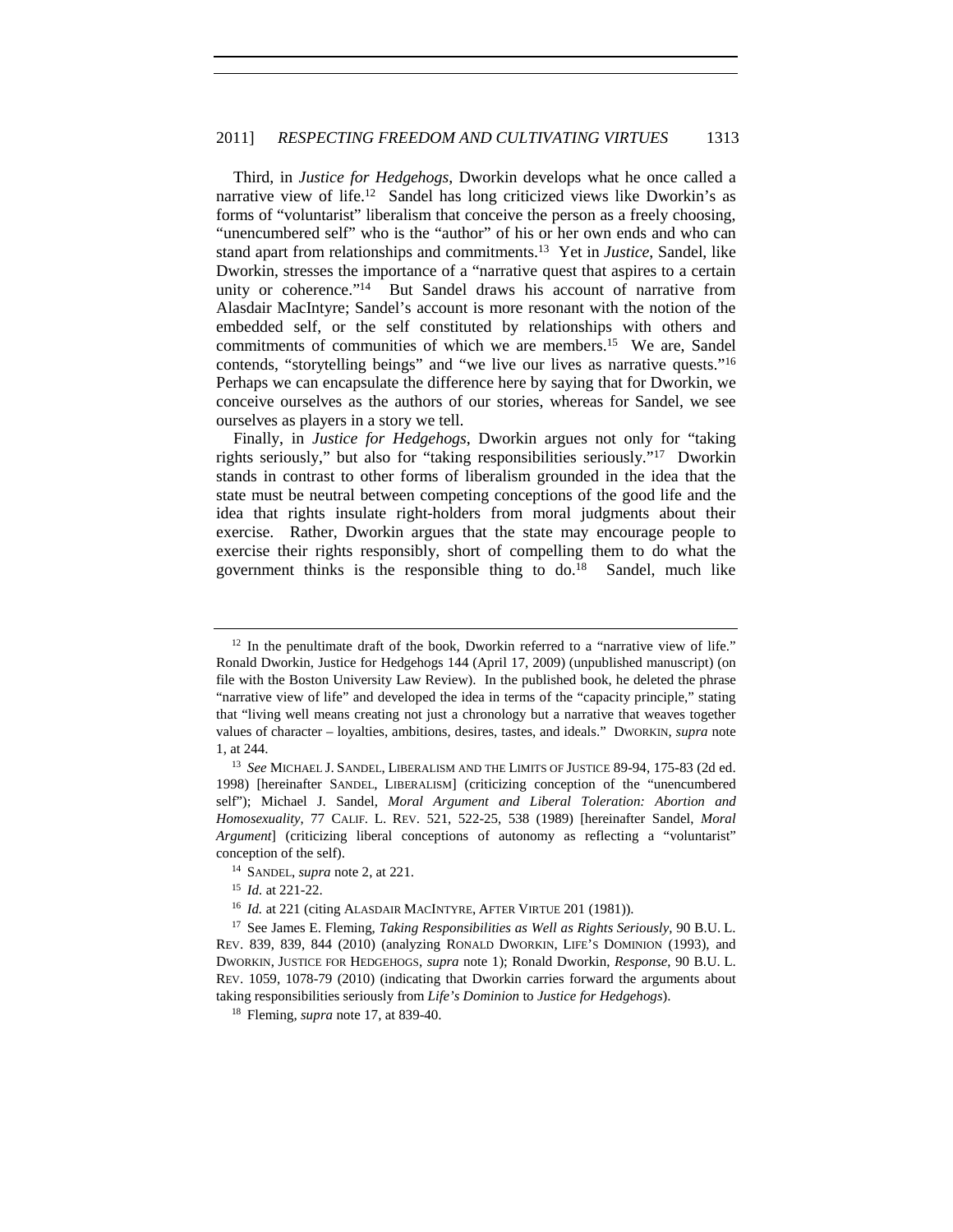Dworkin, has criticized those very liberal conceptions of neutrality and of rights as insulating right-holders from moral judgments.19

And so, we must ask, are Dworkin's ethical liberalism and Sandel's civic republicanism as far apart as Sandel's criticisms of liberal conceptions of justice might lead us to expect? One might hypothesize that Sandel is right in his criticisms of liberalism, and that Dworkin's movement in Sandel's direction confirms the validity of his criticisms. Or, one might hypothesize that Sandel is wrong about liberalism, and that Dworkin's form of ethical liberalism shows that Sandel's criticisms are not well-taken. We assume that Sandel would prefer the former hypothesis! And we are certain that some liberals would insist on the latter. Our aim here is not to adjudicate this matter, but merely to bring out some striking convergences between Dworkin's and Sandel's books on justice.

More generally, in what follows, we want to suggest that the contrasts between justice as respecting freedom and justice as cultivating virtues are not as stark as Sandel has put them. The work of some liberal political theorists, most prominently William Galston and Stephen Macedo, has narrowed the distance between these two conceptions. These theorists have developed attractive conceptions of civic liberalism, arguing persuasively that liberalism has a proper concern with cultivating civic virtues.<sup>20</sup> We too are working on this terrain of civic liberalism in our book in progress, entitled *Rights, Responsibilities, and Virtues*. 21 This piece figures in that larger project.

#### I. THE RIGHT OF PRIVACY IN SANDEL'S PRIOR WORK

In previous work, we have engaged with Sandel's prior work concerning the form that constitutional interpretation should take in the face of moral disagreement and political conflict about basic liberties, such as the right to privacy or autonomy.22 Sandel argued that in interpreting constitutional freedoms like privacy, courts should move beyond liberal autonomy arguments about protecting individual choices to republican moral arguments about

<sup>&</sup>lt;sup>19</sup> Sandel, *Moral Argument*, *supra* note 13, at 533-38.<br><sup>20</sup> *See* WILLIAM A. GALSTON, LIBERAL PLURALISM: THE IMPLICATIONS OF VALUE PLURALISM FOR POLITICAL THEORY AND PRACTICE 3 (2002); WILLIAM A. GALSTON, LIBERAL PURPOSES: GOODS, VIRTUES, AND DIVERSITY IN THE LIBERAL STATE 3 (1991); STEPHEN MACEDO, DIVERSITY AND DISTRUST: CIVIC EDUCATION IN A MULTICULTURAL DEMOCRACY 8- 10 (2003); STEPHEN MACEDO, LIBERAL VIRTUES: CITIZENSHIP, VIRTUE, AND COMMUNITY IN LIBERAL CONSTITUTIONALISM 3-8 (1990).

<sup>&</sup>lt;sup>21</sup> JAMES E. FLEMING & LINDA C. MCCLAIN, RIGHTS, RESPONSIBILITIES, AND VIRTUES (forthcoming) (on file with authors).

<sup>22</sup> JAMES E. FLEMING, SECURING CONSTITUTIONAL DEMOCRACY: THE CASE OF AUTONOMY 141-60 (2006); Linda C. McClain & James E. Fleming, *In Search of a Substantive Republic*, 76 TEX. L. REV. 509, 518-22 (1997) (reviewing, in part, MICHAEL J. SANDEL, DEMOCRACY'S DISCONTENT: AMERICA IN SEARCH OF A PUBLIC PHILOSOPHY (1996)).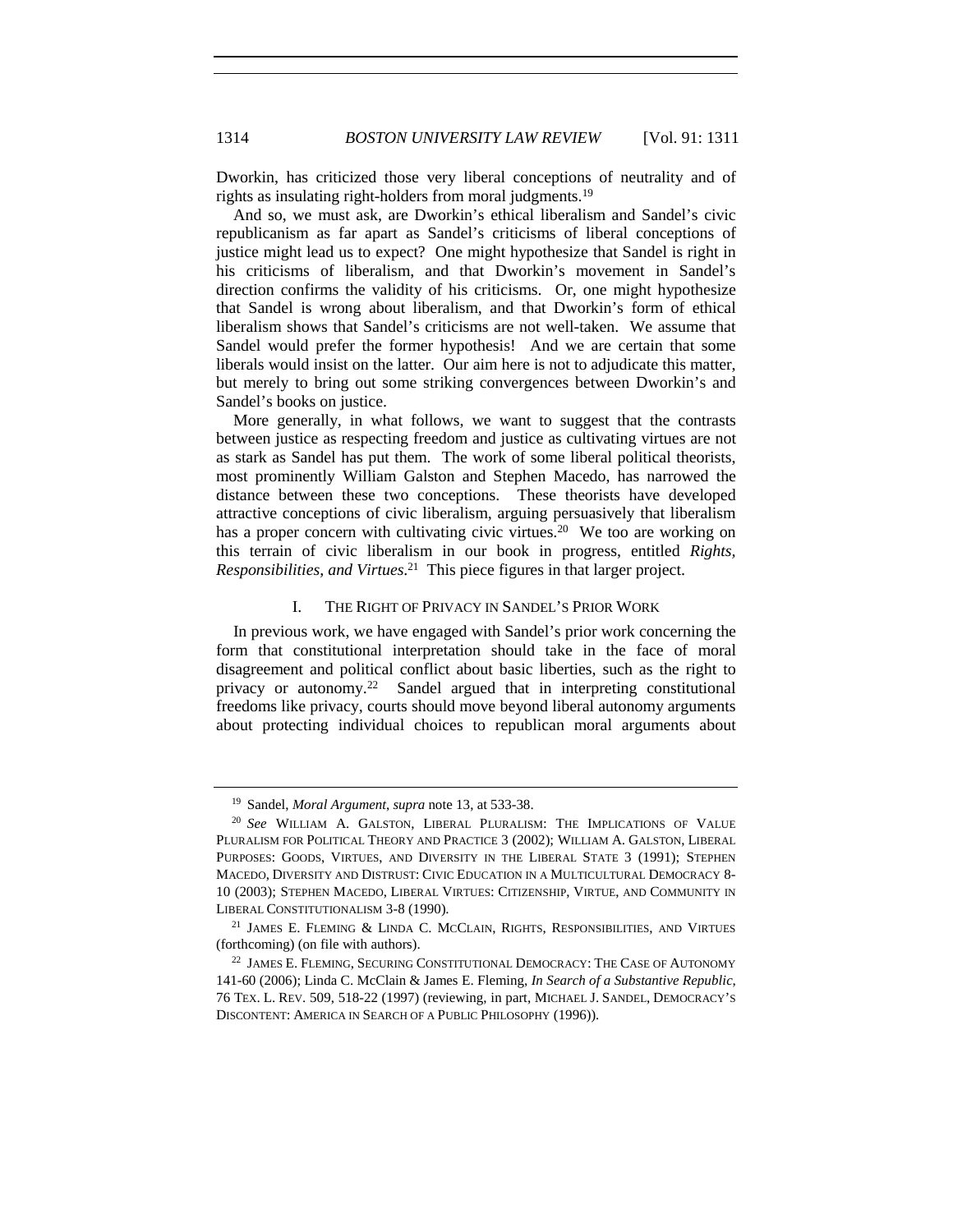fostering substantive human goods or virtues.23 For this reason, Sandel was critical not only of the majority opinion in *Bowers v. Hardwick*24 for refusing to recognize homosexuals' right to privacy in their intimate associations, but also of the dissenting opinions by Justices Blackmun and Stevens for making liberal arguments sounding in choice and toleration rather than republican arguments sounding in moral goods.25 Furthermore, Sandel argues that, in Lawrence v. Texas,<sup>26</sup> the Supreme Court should have justified protecting homosexuals' right to privacy not on the basis of homosexuals' freedom to make personal choices, but on the ground of the goods or virtues fostered by homosexuals' intimate associations.<sup>27</sup>

Unlike some liberals, who reject out of hand Sandel's call for a civic republicanism that engages in substantive moral argument, we argued that in a liberal republican constitutional democracy such as our own it is appropriate to make both liberal autonomy arguments and civic republican virtue arguments.28 Accordingly, we argued that Sandel overstates the supposed dichotomy between the liberal appeal to choice and the republican appeal to moral goods.29 And we cautioned against his call for substantive moral argument to the extent that it, on the one hand, would jettison liberal commitments to toleration and autonomy and, on the other hand, would require more ambitious moral argument than seems likely to be successful in circumstances of deep moral disagreement and political conflict.30

Subsequent to our initial criticism of Sandel's analysis of the right of privacy as championed in the dissents of Justices Blackmun and Stevens in *Bowers*, we readily acknowledge that constitutional discourse, especially that concerning gay and lesbian rights, has moved in Sandel's direction. In *Romer v. Evans*31 the Supreme Court struck down, as a denial of equal protection, an amendment to a state constitution prohibiting measures that would protect homosexuals against discrimination.<sup>32</sup> The Court held that the amendment was not rationally related to any legitimate governmental purpose but instead reflected "animus" or a "bare desire to harm a politically unpopular group."33

<sup>23</sup> Sandel, *Moral Argument*, *supra* note 13, at 521-22. 24 478 U.S. 186, 190-96 (1986).

<sup>25</sup> Sandel, *Moral Argument*, *supra* note 13, at 529-31, 533-39 (criticizing not only the majority opinion of Justice White in *Bowers*, but also the dissenting opinions of Justices Blackmun and Stevens).

<sup>26</sup> 539 U.S. 558, 564-79 (2003).

<sup>&</sup>lt;sup>27</sup> MICHAEL J. SANDEL, PUBLIC PHILOSOPHY: ESSAYS ON MORALITY IN POLITICS 142 (2005).

<sup>28</sup> FLEMING, *supra* note 22, at 154-60; McClain & Fleming, *supra* note 22, at 530-38.

<sup>29</sup> McClain & Fleming, *supra* note 22, at 530.

<sup>30</sup> *Id.* at 530-35.

<sup>31</sup> 517 U.S. 620 (1996).

<sup>32</sup> *Id.* at 635-36.

<sup>33</sup> *Id.* at 632, 634 (quoting Dep't of Agric. v. Moreno, 413 U.S. 528, 534 (1973)).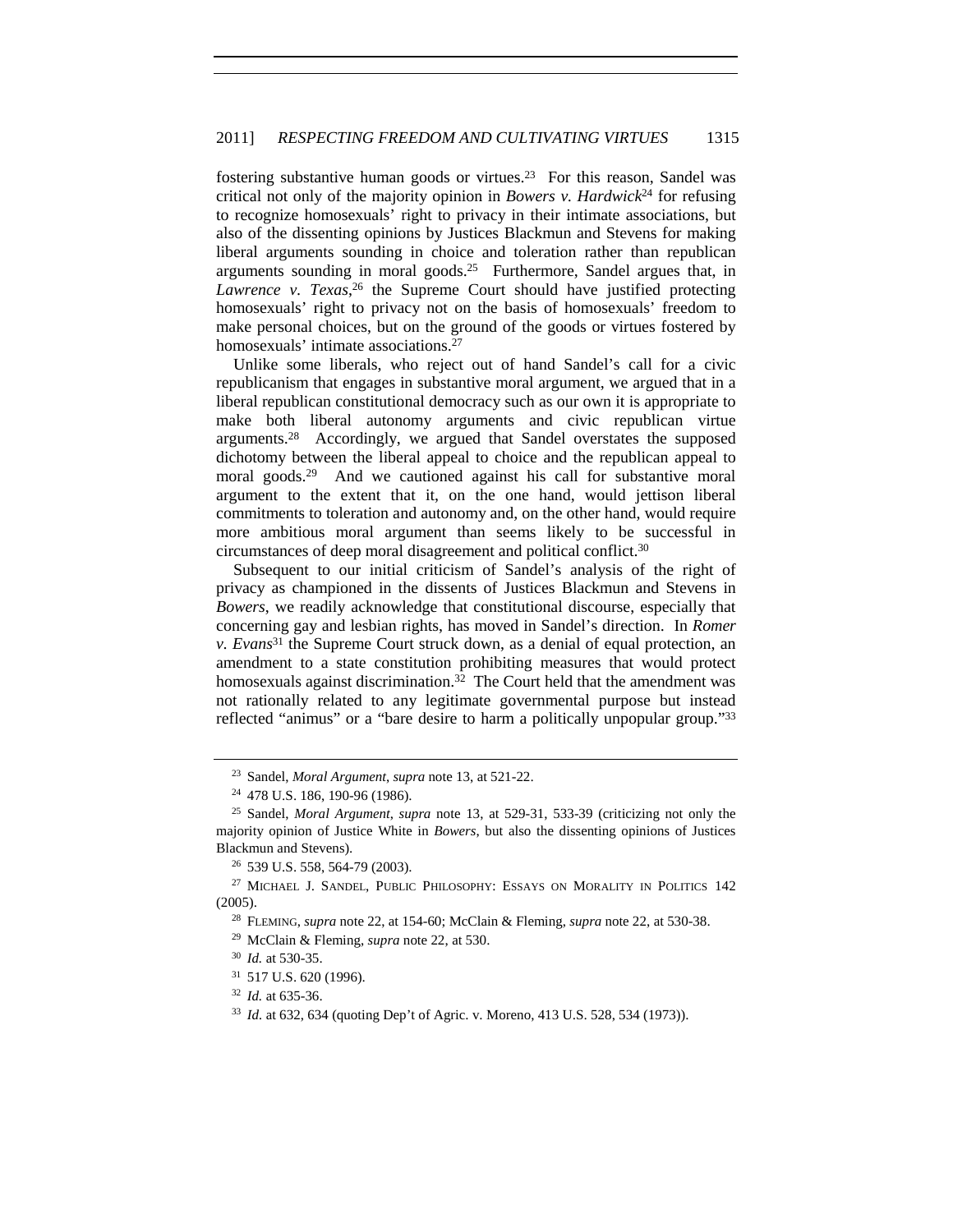In a vigorous dissent, Justice Scalia implicitly paid Sandel a backhanded compliment when he complained that gay and lesbian rights advocates seek "not merely a grudging social toleration, but full social acceptance, of homosexuality."34 Sandel, in his critique of the liberal dissents in *Bowers*, had advocated moving beyond arguments for empty toleration to arguments for acceptance and appreciation of gays and lesbians.35

Several years after *Romer*, in *Lawrence*, the Supreme Court held that a state law criminalizing same-sex sodomy violated a homosexual's right to privacy or autonomy.36 Justice Kennedy's opinion declared that it "demeans the lives" of homosexuals to respect the right of heterosexuals to autonomy without respecting an analogous right for homosexuals.<sup>37</sup> One of us (Fleming) did "a Sandel" on Kennedy's opinion,<sup>38</sup> going through the opinion and singlemindedly differentiating the liberal strains from the republican strains.

Let us say that the liberal elements bespeak concern for choice, autonomy, toleration, and bracketing moral arguments and disagreement, while the republican elements bespeak concern for justifying freedoms on the basis of substantive moral arguments about the goods or virtues they promote, or on the basis of their significance for citizenship.39

My analysis showed that *Lawrence* reflects an intertwining of liberal and republican concerns, emphasizing respecting autonomy together with securing the status of free and equal citizenship for all.40 I argued that my liberal republican constitutional theory "is tailor made to fit and to support arguments and decisions weaving together such strands."41 By contrast, Sandel's civic republican theory seems to call for substantive moral arguments to the exclusion of liberal autonomy or toleration arguments.<sup>42</sup>

In Sandel's own analysis of Justice Kennedy's opinion in *Lawrence*, he too begins by identifying the liberal autonomy arguments sounding in choice.<sup>43</sup> But, Sandel clearly was heartened by Kennedy's opinion. For, according to Sandel, Kennedy's opinion not only embodied liberal strands of choice, but also "gestured toward" republican strands of moral goods, specifically that the

<sup>34</sup> *Id.* at 646 (Scalia, J., dissenting).

<sup>35</sup> Sandel, *Moral Argument*, *supra* note 13, at 533-38. For an elaboration of the contrast between "empty toleration" and "toleration as respect," see Linda C. McClain, *Toleration, Autonomy, and Governmental Promotion of Good Lives: Beyond "Empty" Toleration to Toleration as Respect*, 59 OHIO ST. L. J. 19 (1998).

<sup>36</sup> Lawrence v. Texas, 539 U.S. 558, 578-79 (2003).

<sup>&</sup>lt;sup>37</sup> *Id.* at 575, 578.<br><sup>38</sup> I coined this term – "a Sandel" – with the greatest appreciation and respect for Michael Sandel. *See* FLEMING, *supra* note 22, at 154-60.

<sup>39</sup> *Id.* at 154-55.

<sup>40</sup> *Id.* at 160.

<sup>41</sup> *Id.*

<sup>42</sup> *Id.* at 154-60; McClain & Fleming, *supra* note 22, at 530-38.

<sup>43</sup> SANDEL, *supra* note 27, at 142.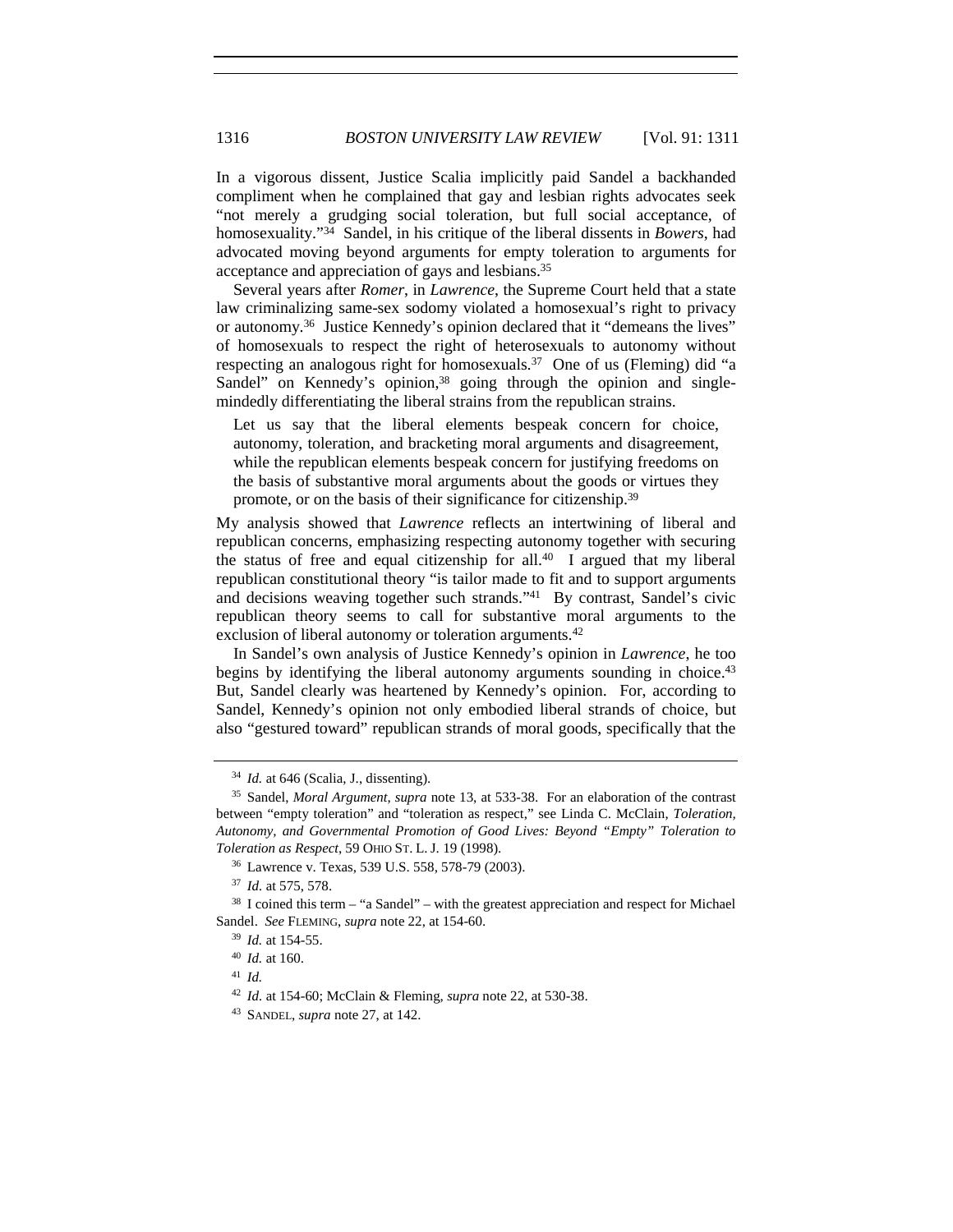statute "wrongly demeaned a morally legitimate mode of life."44 Yet, Sandel's analysis implies that Kennedy's opinion would have been still more persuasive if it had been cast more fully in terms of republican moral goods along the lines he urges.

*Goodridge v. Department of Public Health*, 45 the decision of the Massachusetts Supreme Judicial Court recognizing a right to same-sex marriage under the state constitution, may be the fullest realization in a judicial opinion to date of Sandel's call for substantive moral arguments in justifying constitutional rights. Chief Justice Marshall's opinion spoke of the moral goods of marriage, most centrally "commitment," but also "the ideals of mutuality, companionship, intimacy, fidelity, and family."46 But we hasten to add that, even in *Goodridge*, republican arguments sounding in moral goods stand side by side with liberal arguments sounding in choice, autonomy, and toleration (as Sandel acknowledges in his analysis of *Goodridge*, to be discussed below). Again, we want to suggest that this combination – synthesis of liberal arguments with republican arguments – is as it should be in a liberal republican constitutional democracy such as our own, and most certainly in circumstances of deep moral disagreement and political conflict.

#### II. SANDEL'S ARISTOTELIAN CONCEPTION OF JUSTICE IN TERMS OF CULTIVATING VIRTUES

For the rest of this Article, we will examine Sandel's argument about the impossibility of liberal neutrality and the unavoidability of substantive moral argument about moral goods and virtues in justifying constitutional rights. In particular, we want to examine one example Sandel offers: the definition of marriage and whether gay men and lesbians should be allowed to marry. We will focus on Sandel's articulation of Aristotle's method for addressing questions of political conflict: an inquiry into office, virtues, and purposes. Sandel proposes what he calls a third approach to justice, focusing on *cultivating virtues* instead of *maximizing welfare* or *respecting freedom*. Under Sandel's approach, questions of justice are not just about freedom or welfare but also about virtues and higher moral purposes. We think that Sandel's insight – that what is at stake in the same-sex marriage debate and many other conflicts has to do with questions of worth and status – is quite powerful.<sup>47</sup> His reliance on Aristotle as an exemplar of a virtue approach to justice is also very helpful. We will consider to what extent Sandel's conception is compatible with the constitutional liberal approach to the relationship among

<sup>44</sup> *Id.*

<sup>45</sup> 798 N.E.2d 941 (Mass. 2003).

<sup>46</sup> *Id.* at 954.

<sup>47</sup> "Challenged by the insights of Michael Sandel," Chai Feldblum advocates "judgmental moral arguments" in support of marriage equality for same-sex couples. Chai R. Feldblum, *Gay is Good: The Moral Case for Marriage Equality and More*, 17 YALE J.L. & FEMINISM 139, 157, 159 (2005).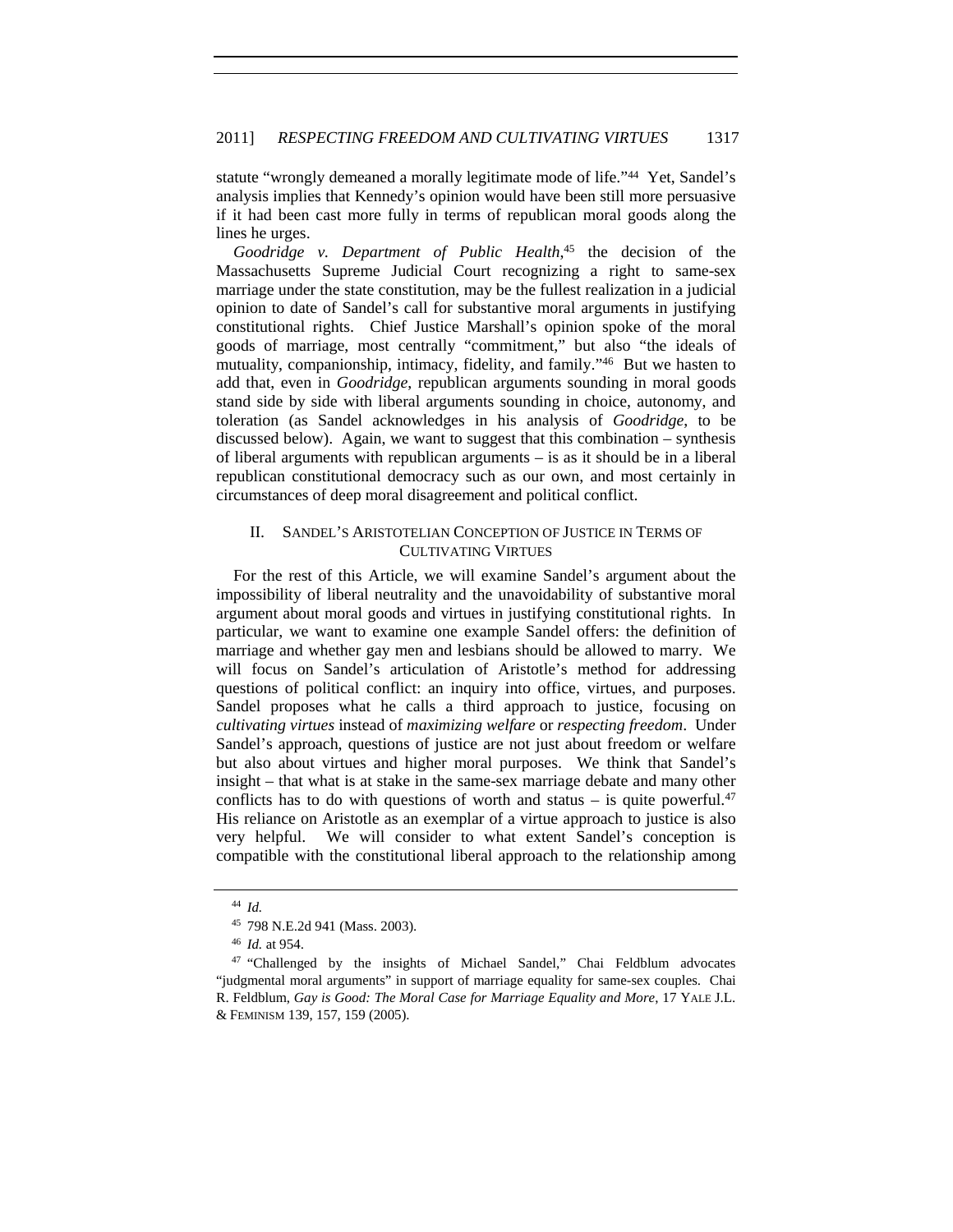rights, responsibilities, and virtues that we are developing in our book in progress.

Let us begin by sketching Sandel's presentation of Aristotle's conception of justice in terms of cultivating virtues. Sandel asserts:

Debates about justice and rights are often, unavoidably, debates about the purposes of social institutions, the goods they allocate, and the virtues they honor and reward. Despite our best attempts to make law neutral on such questions, it may not be possible to say what's just without arguing about the nature of the good life.48

Aristotle's approach to justice, as Sandel recounts, has two central ideas:

1. Justice is teleological: Defining rights requires us to figure out the *telos* (the purpose, end, or essential nature) of the social practice in question.

2. Justice is honorific: To reason about the *telos* of a practice – or to argue about it  $-$  is, at least in part, to reason or argue about what virtues it should honor and reward.49

This approach, Sandel argues, differs from "[m]odern theories of justice," because the latter "try to separate questions of fairness and rights from arguments about honor, virtue, and moral desert. They seek principles of justice that are neutral among ends, and enable people to choose and pursue their ends for themselves."50 By contrast, Aristotle views questions of justice as "unavoidably" bound up with "debates about honor, virtue, and the nature of the good life."51 Justice, for Aristotle, "means giving people what they deserve, giving each person his or her due."52

Thus, Sandel sets up a dichotomy between a liberal conception of justice as respecting rights and an Aristotelian view of justice as being concerned with forming good citizens. "For Aristotle, the purpose of politics is not to set up a framework of rights that is neutral among ends. It is to form good citizens and to cultivate good character."53 Aristotle, in a passage Sandel quotes, criticizes a political association that merely was "a guarantor of men's rights against one another" for being a "mere covenant" or "mere alliance," instead of "being, as it should be, a rule of life such as will make the members of a polis good and just."54 Sandel concludes that the "highest end of political association" for Aristotle, "is to cultivate the virtue of citizens;" "politics is about something higher" than promoting economic exchange or maximizing economic

<sup>48</sup> SANDEL, *supra* note 2, at 207. 49 *Id.* at 186.

<sup>50</sup> *Id.* at 187.

<sup>51</sup> *Id.*

<sup>52</sup> *Id.*

<sup>53</sup> *Id.* at 193.<br><sup>54</sup> *Id.* (quoting ARISTOTLE, THE POLITICS, Book III, ch. ix, 1282b (Ernest Barker trans. & ed., Oxford Univ. Press 1946)).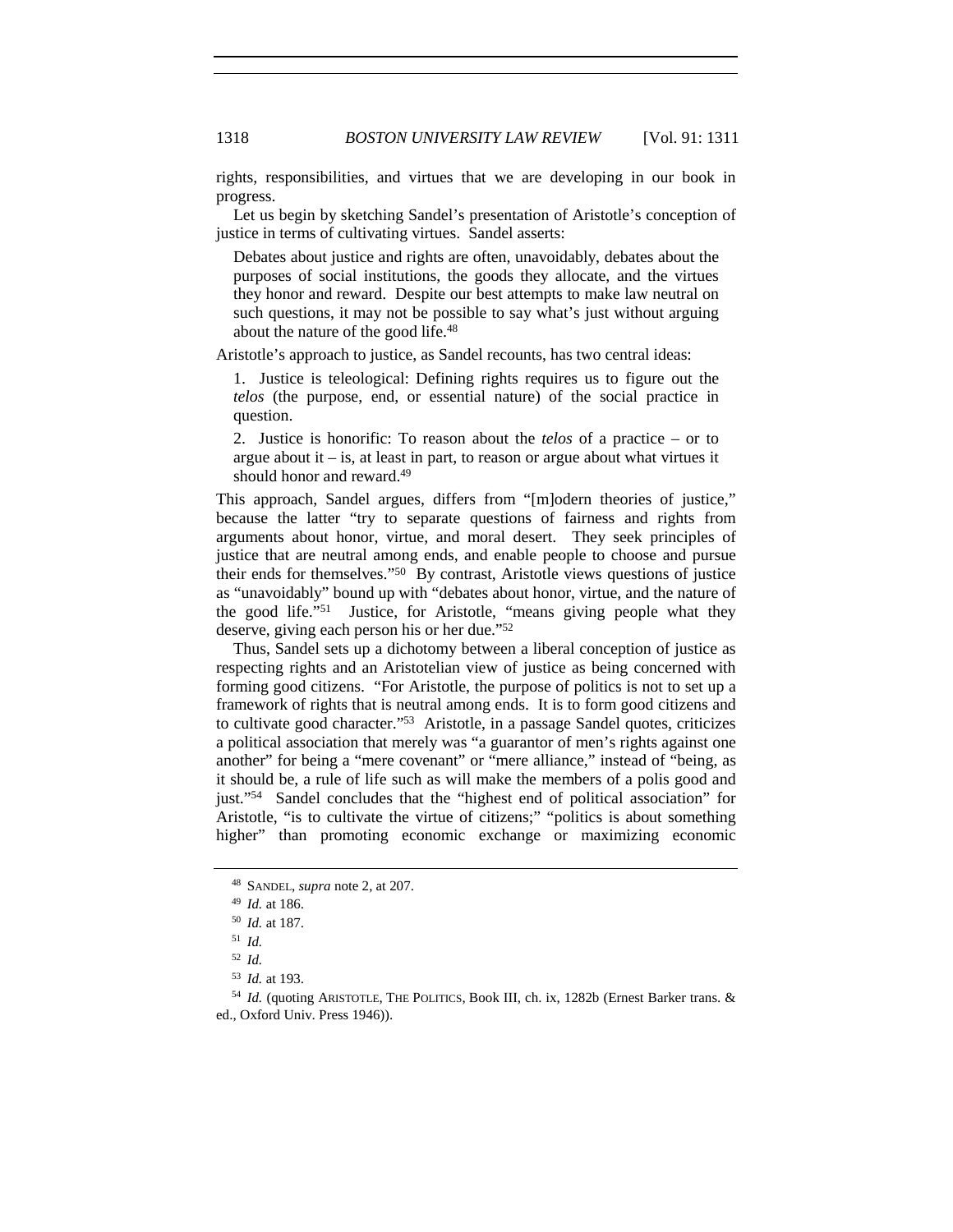welfare.<sup>55</sup> "It's about learning how to live a good life."<sup>56</sup> Another implication is that the institutions of social life should be means to the end of the good life.

We reject this dichotomy; our project is to develop a civic liberalism that both supports rights and underwrites a formative project of inculcating civic virtues of liberal citizenship. We, like other civic liberals such as Galston and Macedo, are indebted to Sandel for inspiring us to think about a liberal constitutionalism's proper formative project. In the remainder of this Article, we will elaborate some points of disagreement with Sandel. As in our prior work analyzing Sandel, we will argue that it is not necessary to take an *either/or* approach: making arguments sounding *either* in protecting freedom of choice *or* in promoting moral goods. We should combine both types of argument.

#### III. NOT ONLY NEUTRAL BUT ALSO NAKED: THE LIBERAL IDEA OF PUBLIC REASON

Sandel argues that liberalism aspires not merely to state neutrality concerning competing conceptions of the good life, but indeed to a naked public square denuded of religious arguments and convictions.57 Here he criticizes Rawls's idea of public reason and conception of the Supreme Court as an exemplar of public reason.58 Sandel quotes Rawls as providing this test for whether we are following public reason: "[H]ow would our argument strike us presented in the form of a supreme court opinion?"<sup>59</sup> Rawls continues: "The justices cannot, of course, invoke their own personal morality, nor the ideals and virtues of morality generally. Those they must view as irrelevant. Equally, they cannot invoke their or other people's religious or philosophical views."60 Interpreting Rawls, Sandel concludes: "Like Supreme Court justices, we should set aside our moral and religious convictions, and restrict ourselves to arguments that all citizens can reasonably be expected to accept."61

President John F. Kennedy accepted this ideal of liberal neutrality, Sandel argues, but President Barack Obama rejects it.<sup>62</sup> Sandel asserts that "[f]rom the 1960s through the 1980s, Democrats drifted toward the neutrality ideal, and largely banished moral and religious argument from their political discourse," with Martin Luther King, Jr., and Robert Kennedy being the exceptions.<sup>63</sup> By

<sup>55</sup> *Id.*

<sup>56</sup> *Id.*

<sup>57</sup> *Id.* at 248.

<sup>58</sup> *Id.* at 249-51. Rawls uses the formulation "exemplar of public reason." RAWLS, POLITICAL LIBERALISM, *supra* note 3, at 236.

<sup>59</sup> SANDEL, *supra* note 2, at 249 (quoting RAWLS, POLITICAL LIBERALISM, *supra* note 3, at 31).

<sup>60</sup> *Id.* at 249 (quoting RAWLS, POLITICAL LIBERALISM, *supra* note 3, at 236).

<sup>61</sup> *Id.*

<sup>62</sup> *Id.* at 249-50.

<sup>63</sup> *Id.* at 249.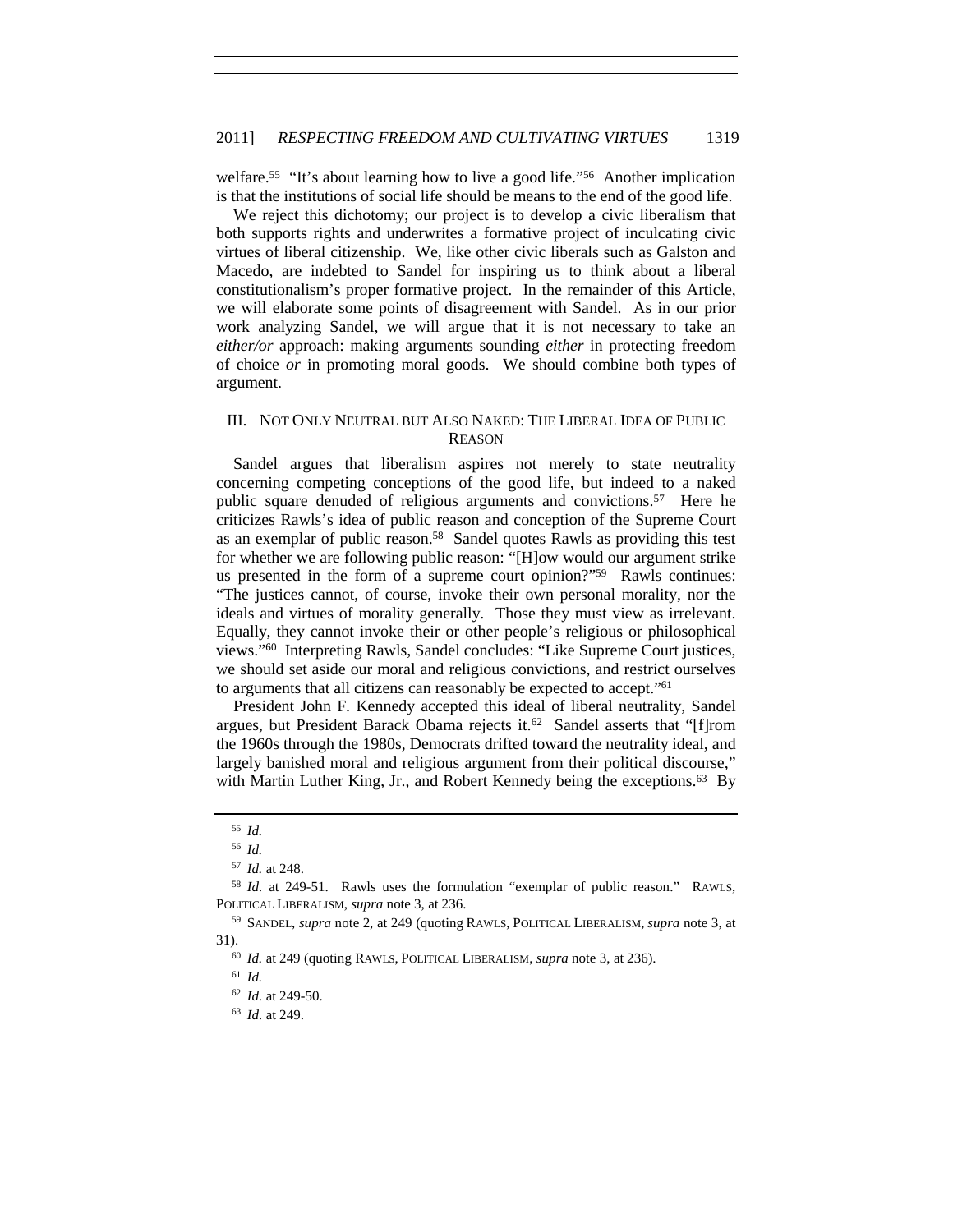contrast, the religious right, beginning in the 1980s with the election of Ronald Reagan and the launching of the Christian Coalition, sought to "clothe the 'naked public square'" and attack the moral permissiveness of American life.64 Liberal and Democratic response was anemic, Sandel charges; even when liberals spoke about "values," they did so awkwardly and typically meant "the values of tolerance, fairness, and freedom of choice."<sup>65</sup> Here, Sandel's example is John Kerry's 2004 convention acceptance speech.<sup>66</sup> Obama is the hero of this story, with Sandel quoting at length from an Obama speech about how "thousands of Americans" are coming to realize that:

[S]omething is missing . . . . They want a sense of purpose, a narrative arc to their lives.  $\ldots$  [I]f we truly hope to speak to people where they're at – to communicate our hopes and values in a way that's relevant to their own – then as progressives, we cannot abandon the field of religious discourse.<sup>67</sup>

Sandel concludes, after excerpting this speech:

Obama's claim that progressives should embrace a more capacious, faithfriendly form of public reason reflects a sound political instinct. It is also good political philosophy. The attempt to detach arguments about justice and rights from arguments about the good life is mistaken for two reasons: First, it is not always possible to decide questions of justice and rights without resolving substantive moral questions; and second, even where it's possible, it may not be desirable.<sup>68</sup>

This serves as Sandel's springboard to considering several controversial "culture war" issues: the abortion and stem cell debates and the same-sex marriage debate.<sup>69</sup> We have sketched Sandel's criticism of the idea of public reason, not to assess it in its own right – we will leave that undertaking to Hugh Baxter's article in this symposium<sup>70</sup> – but to set the stage for our discussion of Sandel's analysis of same-sex marriage.

#### IV. SANDEL'S ANALYSIS OF *GOODRIDGE*, THE MASSACHUSETTS SAME-SEX MARRIAGE DECISION

Sandel argues that the question of whether to recognize same-sex marriage cannot be resolved within the bounds of liberal public reason, but instead requires "recourse to controversial conceptions of the purpose of marriage and

<sup>69</sup> *See id.* at 251-60.

<sup>&</sup>lt;sup>64</sup> *Id.* at 250 (quoting RICHARD NEUHAUS, THE NAKED PUBLIC SQUARE (1984)).

<sup>65</sup> *Id.*

<sup>66</sup> *Id.*

<sup>67</sup> *Id.* (quoting Barack Obama, Keynote Address at Call to Renewal Conference (June 28, 2006), *available at* http://www.nytimes.com/2006/06/28/us/politics/2006obamaspeech. html). 68 *Id.* at 251.

<sup>70</sup> Hugh Baxter, *Sandel on Religion in the Public Square*, 91 B.U. L. REV. \_\_ (2011).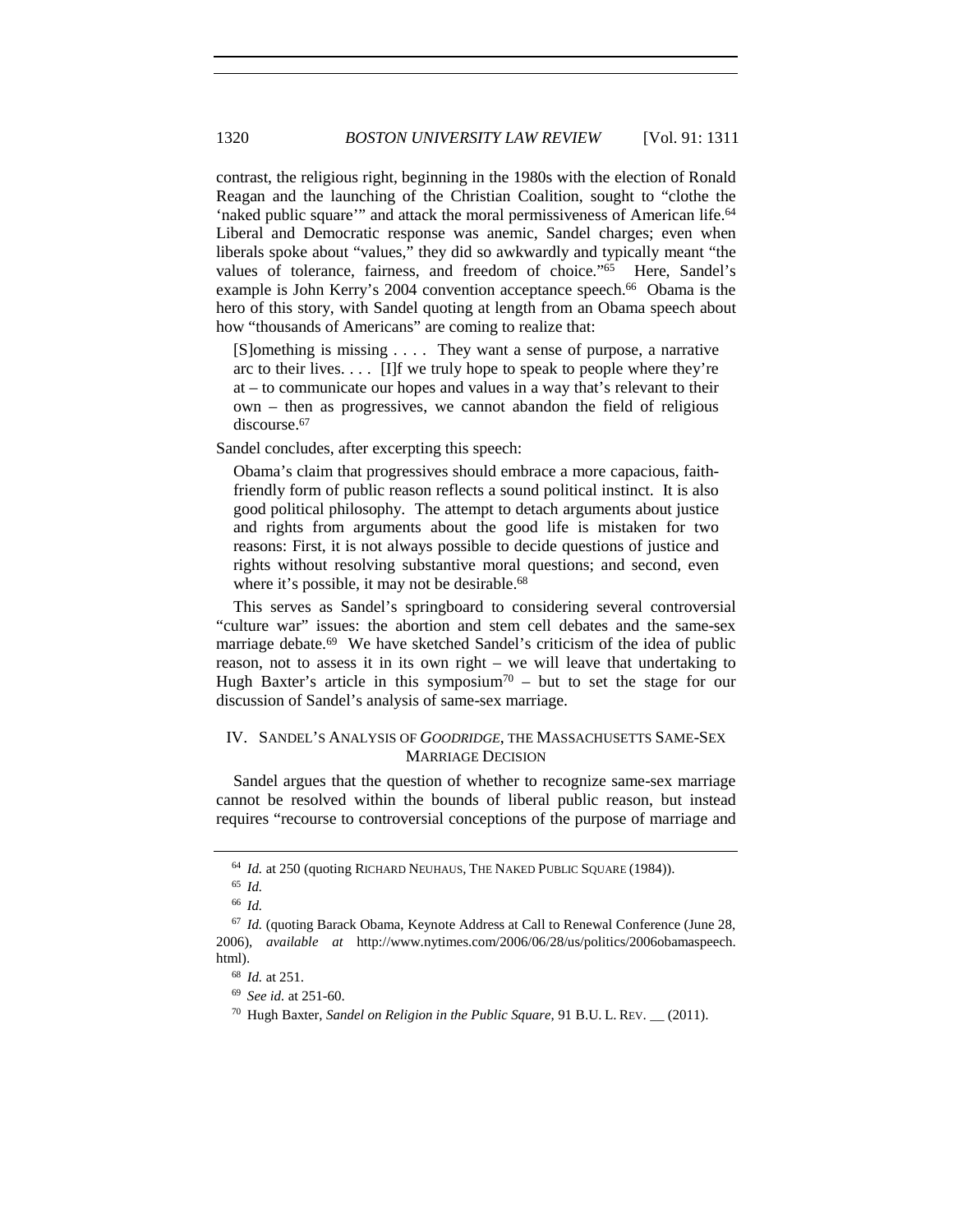the goods it honors."71 Thus, arguments appealing to "liberal, nonjudgmental grounds [–] whether one personally approves or disapproves of gay and lesbian relationships, individuals should be free to choose their marital partners" – will not suffice.72 Whether gay men and lesbians should be allowed to enter into civil marriage, Sandel argues, depends on arguments about the purpose of the social institution of marriage, which means that we must argue about "the virtues it honors and rewards."73 He asserts: "The debate over same-sex marriage is fundamentally a debate about whether gay and lesbian unions are worthy of the honor and recognition that, in our society, state-sanctioned marriage confers. So the underlying question is unavoidable."<sup>74</sup>

Sandel argues this is so because the state may choose among three different policies concerning marriage:

- 1. Recognize only marriages between a man and a woman.
- 2. Recognize same-sex and opposite-sex marriages.
- 3. Don't recognize marriage of any kind, but leave this role to private associations.75

Political theorist Tamara Metz has referred to this third option as "the disestablishing of marriage," by analogy to the disestablishment of religion.<sup>76</sup> For completeness, we should round out these three with a modification of the first position, which we will call Policy 4: restrict marriage to opposite-sex couples, but create a parallel institution, whether domestic partnership or civil union, for same-sex couples. Sandel notes that several states have done this, but he doesn't list it among the policy options.<sup>77</sup>

What about Policy 3, disestablishment of marriage? Even though it is "purely hypothetical" and hardly anyone has embraced this proposal, Sandel claims, it "sheds light on the arguments for and against same-sex marriage."78 How so? It is a "libertarian solution" to the marriage debate because it "privatizes marriage,"79 letting people marry as they please, without state sanction or interference. To the extent that the controversy over altering the definition of civil marriage entails religious disputes about marriage's purpose, this policy would allow the state to bypass such controversies by leaving the definition of marriage to religious entities. Under Policy 3, what role would the state have instead? Proposals vary. Liberal Michael Kinsley, for example,

<sup>75</sup> *Id.*

<sup>77</sup> SANDEL, *supra* note 2, at 254.

<sup>78</sup> *Id.* at 254-55.

<sup>79</sup> *Id.* at 255 (internal quotation marks omitted).

<sup>71</sup> SANDEL, *supra* note 2, at 253.

<sup>72</sup> *Id.*

<sup>73</sup> *Id.* at 253-54. 74 *Id.* at 254.

<sup>76</sup> TAMARA METZ, UNTYING THE KNOT: MARRIAGE, THE STATE, AND THE CASE FOR THEIR DIVORCE 113-14, 119-20 (2010).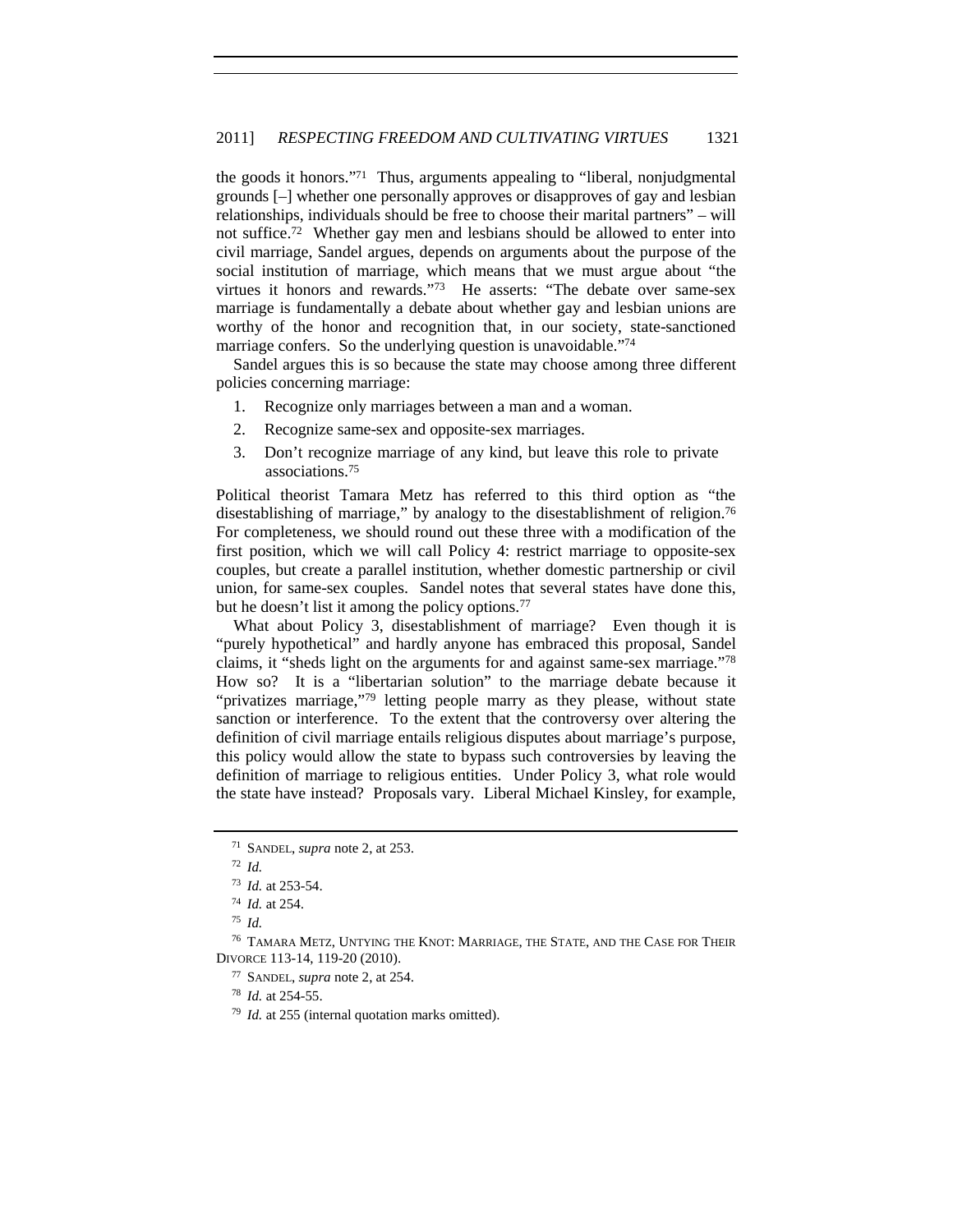suggests that the state could provide domestic partnership laws to address economic and inheritance aspects of marriage.<sup>80</sup> Feminist Martha Fineman suggests that the economic subsidies now tied to marriage could be shifted to the caretaker/dependent relationship, stressing that adult intimate relationships could be handled by private contract.<sup>81</sup> Similarly, liberal feminist Tamara Metz argues for a new status, an Intimate Caregiving Union.<sup>82</sup> She reasons that this would get at the state's most significant contemporary interest in intimate relationships: intimate caregiving, and ensuring that dependency and vulnerability are addressed in fair and just ways.<sup>83</sup> But this new status, Metz argues, would avoid the problem that now exists with state establishment of marriage: because marriage is a comprehensive social institution, whose social meaning and ethical authority stem from extra-governmental sources such as religion, state regulation offends liberal principles of liberty, equality, and stability.84

Sandel relates the disestablishment argument to the Aristotelian virtue framework: "Since the state would no longer confer on any family units the honorific title of marriage, citizens would be able to avoid engaging in debate about the *telos* of marriage, and whether gays and lesbians can fulfill it."85 Moreover, liberal neutrality would get a boost because this solution "does not require judges or citizens to engage in the moral and religious controversy over the purpose of marriage and the morality of homosexuality."86 Sandel contends that considering Policy 3 shows us that neither Policy 1 nor Policy 2 can be defended within "the bounds of liberal public reason"; considering the disestablishment proposal helps us see, he contends, "why both proponents and opponents of same-sex marriage must contend with the substantive moral and religious controversy about the purpose of marriage and the goods that define it."87

Looking at the arguments on both sides of the issue bears out Sandel's contentions to a degree. Thus, he observes that opponents of same-sex marriage argue that "the true meaning" of marriage would be dishonored by altering marriage's definition and they are not "bashful about the fact that they're making a moral or religious claim."88 This is Sandel's contention, but we would point out that the arguments that opponents of same-sex marriage make in court generally eschew religious language and appeal to grounds like

<sup>80</sup> Michael Kinsley, *Abolish Marriage: Let's really get the government out of our bedrooms*, WASH. POST, July 3, 2003, at A23.

<sup>&</sup>lt;sup>81</sup> MARTHA FINEMAN, THE AUTONOMY MYTH: A THEORY OF DEPENDENCY 123 (2004).

<sup>82</sup> METZ, *supra* note 76, at 119-27.

<sup>83</sup> *Id.* at 124-26.

<sup>84</sup> *Id.* at 114-19.

<sup>85</sup> SANDEL, *supra* note 2, at 256.

<sup>86</sup> *Id.*

<sup>87</sup> *Id.*

<sup>88</sup> *Id.*.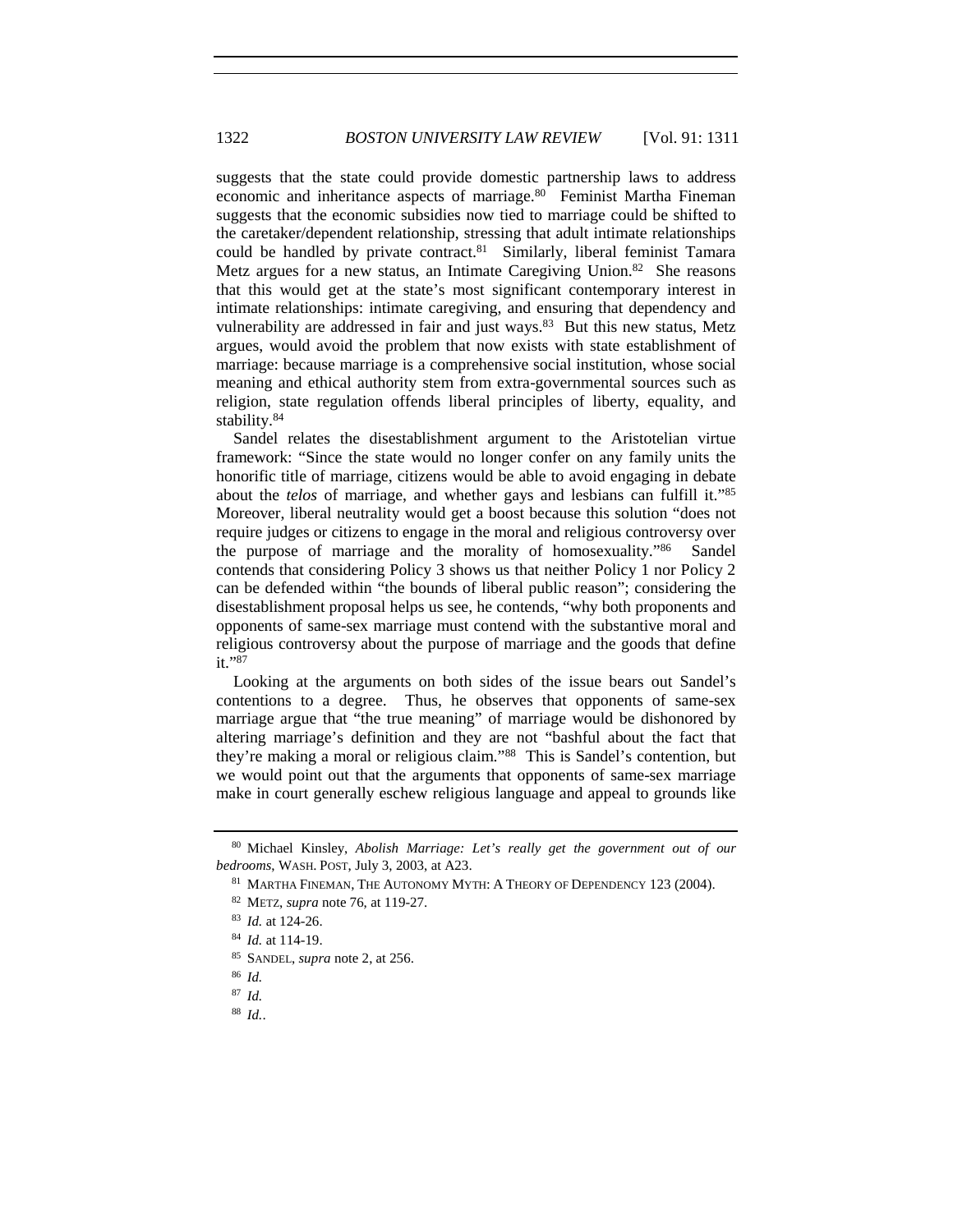marriage's procreative purpose, optimal childrearing for children, and the importance of preserving tradition.89 By contrast, proponents of a right to same-sex marriage, he says, "often try to rest their claim on neutral grounds, and to avoid passing judgment on the moral meaning of marriage. The attempt to find a nonjudgmental case for same-sex marriage draws heavily on the ideas of nondiscrimination and freedom of choice."90 But nondiscrimination and freedom of choice alone, he argues, are not enough to justify a right to samesex marriage.91 Here he turns to *Goodridge* to explain why.

Chief Justice Marshall's opinion in *Goodridge*, Sandel observes, begins with a disclaimer – adapted from the Supreme Court in *Casey* and *Lawrence* – about the court not taking sides in the dispute among competing moral, religious, and ethical convictions about marriage and about whether same-sex couples are entitled to marry.92 Marshall quotes *Lawrence* (itself quoting *Casey*): "Our obligation is to define the liberty of all, not to mandate our own moral code."93 So far, this sounds like a liberal analysis: the right to marry is a matter of autonomy and freedom of choice; to exclude same-sex couples denies them "respect for individual autonomy and equality under law."<sup>94</sup> In Sandel's gloss, Marshall is saying that the issue "is not the moral worth of the choice, but the right of the individual to make it."95

But those grounds are insufficient, Sandel contends: if the state were truly neutral, how could it draw any lines at all about who may marry, so long as the relationships were voluntary?<sup>96</sup> On what grounds could it prohibit polygamy? He goes so far as to suggest that if the state truly wanted to be neutral, it would

<sup>89</sup> *See, e.g.*, Perry v. Schwarzenegger, 704 F. Supp. 2d 921, 930-32 (N.D. Cal. 2010) (observing that, by contrast to arguments that proponents of Proposition 8 made in the official campaign to pass it, which "conveyed to voters that same-sex relationships are inferior to opposite-sex relationships and dangerous to children," in the litigation over Proposition 8, proponents stressed that Proposition 8 promoted marriage's "central purpose" of promoting naturally procreative relationships and promoted "'statistically optimal' childrearing households; that is, households in which children are raised by a man and a woman married to each other"). Prominent conservative opponents may also eschew religious arguments out of court. *See* Sherif Girgis, Robert P. George & Ryan T. Anderson, *What Is Marriage?*, 34 HARV. J.L. & PUB. POL'Y 245, 247 (2010) (contending that their argument for "legally enshrining" the "conjugal view of marriage" requires "no appeal to religious authority").

<sup>90</sup> SANDEL, *supra* note 2, at 256.

<sup>91</sup> *Id.*

<sup>92</sup> *Id.*

<sup>93</sup> *Id.* at 257 (quoting Goodridge v. Dep't of Pub. Health, 798 N.E.2d 941, 948 (Mass. 2003) (quoting Lawrence v. Texas, 539 U.S. 558, 571 (2003) (quoting Planned Parenthood of Se. Pa. v. Casey, 505 U.S. 833, 850 (1992)))). 94 *Goodridge*, 798 N.E.2d at 949.

<sup>95</sup> SANDEL, *supra* note 2, at 257.

<sup>96</sup> *Id.*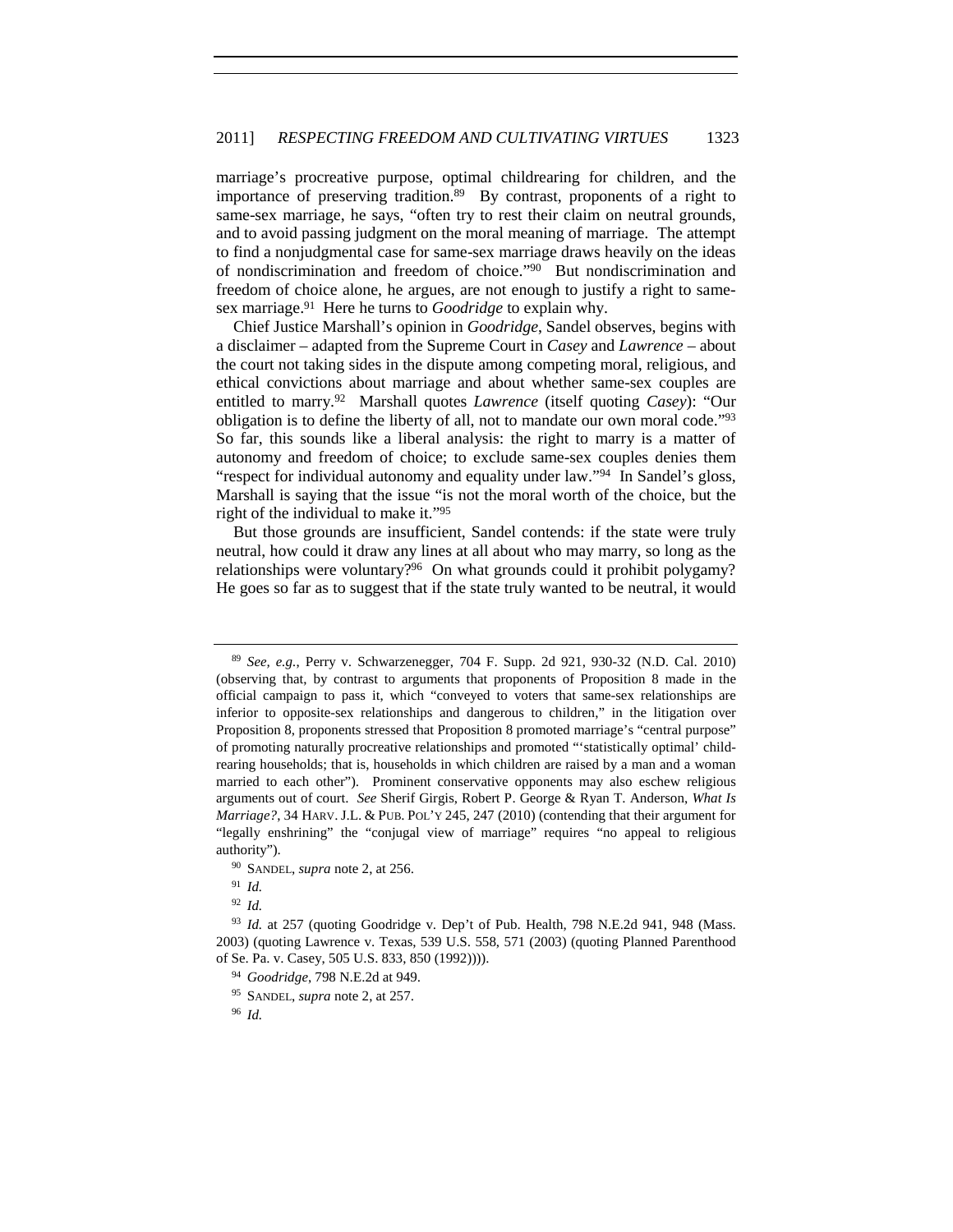have to "get out of the business of conferring recognition on any marriages" (recall Policy 3 above).97

Instead, Sandel argues, "[t]he real issue in the gay marriage debate is not freedom of choice but whether same-sex unions are worthy of honor and recognition by the community – whether they fulfill the purpose of the social institution of marriage." He continues: "In Aristotle's terms, the issue is the just distribution of offices and honors. It's a matter of social recognition."98

Sandel finds in Chief Justice Marshall's opinion a nodding toward this view of the matter. For example, in noting that the state is a third party to every marriage, Marshall brings out marriage's "honorific aspect": "Civil marriage is at once a deeply personal commitment to another human being and a highly public celebration of the ideals of mutuality, companionship, intimacy, fidelity, and family."99 Here, Sandel argues, she "steps outside the bounds of liberal neutrality to affirm the moral worth of same-sex unions, and to offer a view about the purpose of marriage, properly conceived."100 What virtues or goods does marriage honor, if it is "an honorific institution"?101 Sandel notes that many opponents of same-sex marriage argue that the purpose of marriage is procreation, and that since same-sex couples lack the natural capacity to procreate, they lack "the relevant virtue."102 Marshall directly addresses and rejects this argument, locating marriage's primary purpose – its *sine qua non* – not in procreation, but in an "exclusive, loving commitment between two partners."<sup>103</sup>

Sandel next stands back to ask: "[H]ow . . . is it possible to adjudicate between rival accounts of the purpose, or essence, of marriage?"104 Is it "simply a clash of bald assertions" or is there some way to show that one argument is more plausible than the other?<sup>105</sup> Marshall's opinion, he suggests, provides a "good illustration" of how to proceed in such cases of conflict.106 Her method, he suggests, entails "an interpretation of the purpose or essence of marriage as it currently exists."<sup>107</sup> She shows that "as currently practiced and regulated by the state, [marriage] does not require the ability to procreate."108 From this, Sandel extrapolates: if there are "rival interpretations of a social

<sup>98</sup> *Id.* at 257-58. 99 *Id.* at 258 (quoting *Goodridge*, 798 N.E.2d at 954).

<sup>100</sup> *Id.*

<sup>101</sup> *Id.*

<sup>102</sup> *Id.*

<sup>103</sup> *Id.* at 258-59.

<sup>104</sup> *Id.* at 259.

<sup>105</sup> *Id.*

<sup>106</sup> *Id.*

<sup>107</sup> *Id.*

<sup>108</sup> *Id.*

<sup>97</sup> *Id.*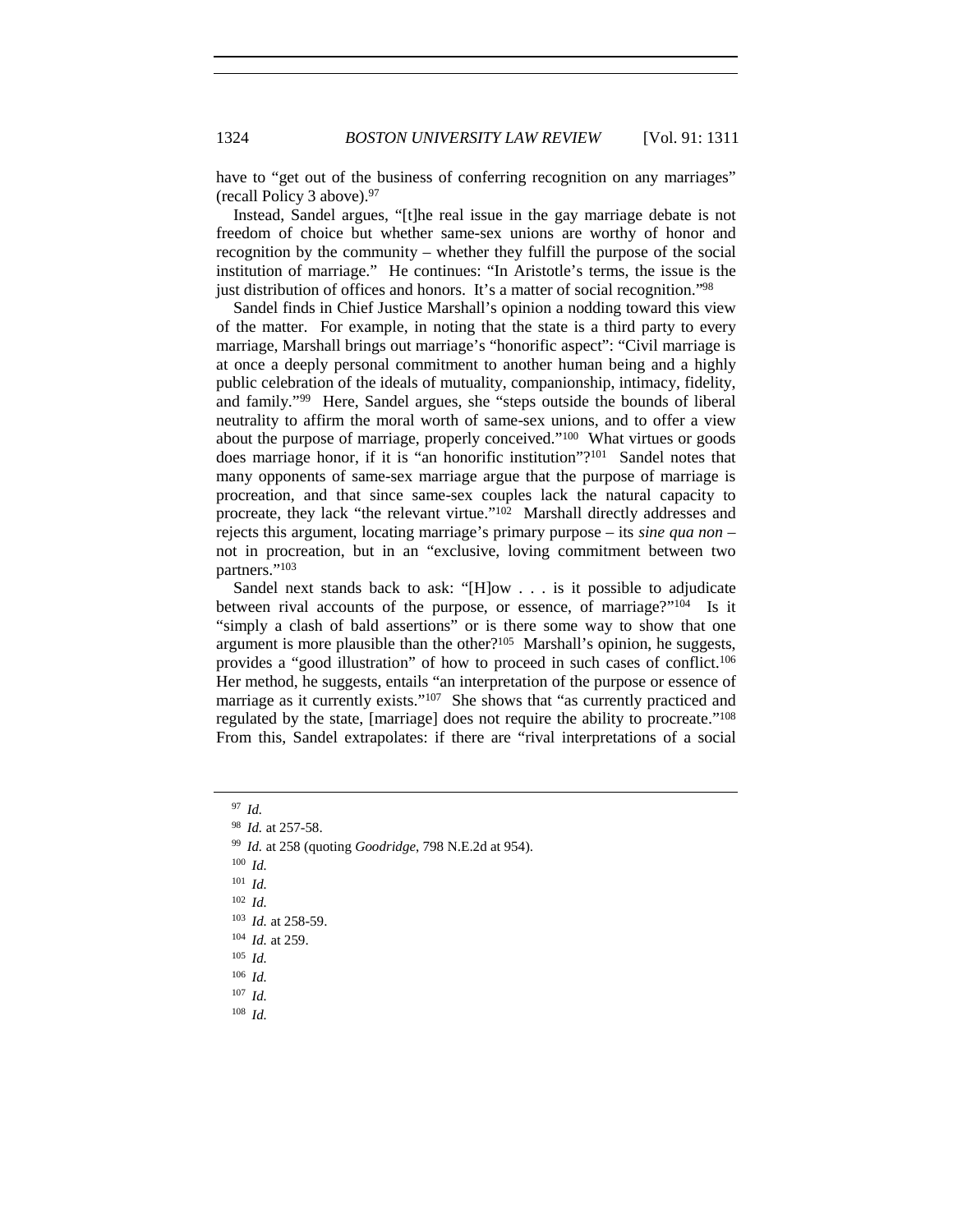practice,  $\dots$  how can we determine which is more plausible?" $109$  He identifies two ways. One way is "to ask which account makes better sense of existing marriage laws, taken as a whole. Another is to ask which interpretation of marriage celebrates virtues worth honoring."<sup>110</sup> Put another way, to determine "[w]hat counts as the purpose of marriage" necessitates an inquiry about "what qualities we think marriage should celebrate and affirm."111 This, he concludes, leads unavoidably to the "underlying moral and religious controversy": "What is the moral status of gay and lesbian relationships?"112 On this question of moral status, Sandel argues, Marshall's opinion is not neutral, but concludes that the relationships formed by gay men and lesbians are as worthy of respect as opposite-sex relationships.113 When the state denies same-sex couples the right to marry, it (quoting Marshall) "confers an official stamp of approval on the destructive stereotype that same-sex relationships are inherently unstable and inferior to opposite-sex relationships and are not worthy of respect."114 Thus, concludes Sandel:

[W]hen we look closely at the case for same-sex marriage, we find that it cannot rest on the ideas of nondiscrimination and freedom of choice. In order to decide who should qualify for marriage, we have to think through the purpose of marriage and the virtues it honors. And this carries us onto contested moral terrain, where we can't remain neutral toward competing conceptions of the good life.115

Sandel's analysis is illuminating in important ways, but problematic in setting up an either/or dichotomy between nondiscrimination and freedom of choice, on the one hand, and virtues and purposes, on the other. We would insist that the case for same-sex marriage does properly rest in part on "ideas of nondiscrimination and freedom of choice."116 Sandel is right, though, to insist that it also entails inquiry into the purposes of marriage and requires interpreting marriage as a contemporary social institution.

But we want to point out that one can offer an alternative reading of *Goodridge* that does not require recourse to distinctively moral goods, much less Aristotelian teleological moral analysis, and that does not go outside the bounds of liberalism. First, conventional constitutional law doctrine concerning Due Process (liberty) and Equal Protection, both federal and state, requires an inquiry into whether laws that are challenged are rationally related

- <sup>115</sup> *Id.*
- <sup>116</sup> *Id.*

<sup>109</sup> *Id.*

<sup>110</sup> *Id.*

<sup>111</sup> *Id.* at 259-60.

<sup>112</sup> *Id.* at 260.

<sup>113</sup> *Id.*

<sup>114</sup> *Id.* (quoting Goodridge v. Dep't of Pub. Health, 798 N.E.2d 941, 962 (Mass. 2003)).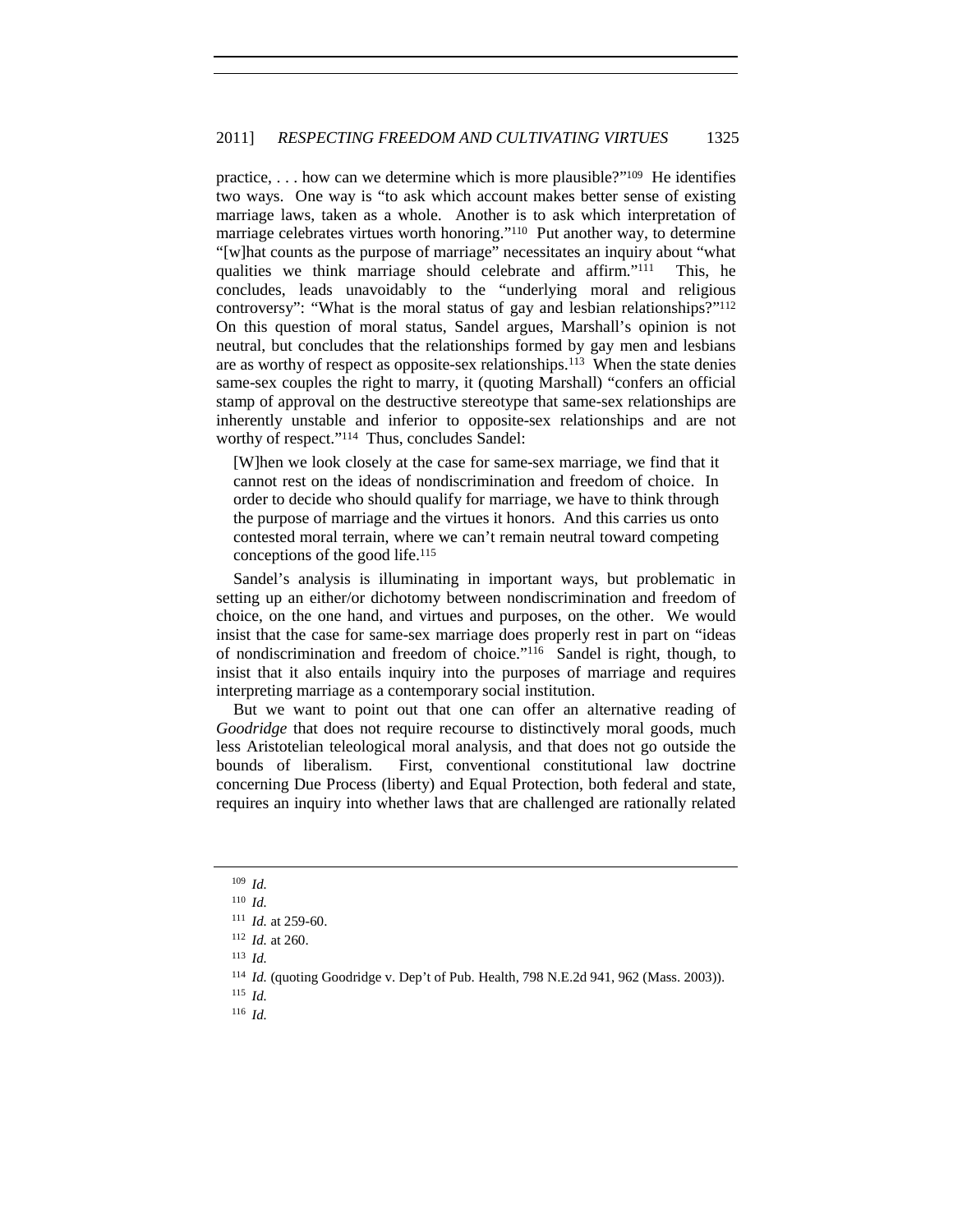to a legitimate governmental purpose or end.<sup>117</sup> The analysis of purposes or ends required in these contexts is not peculiarly Aristotelian or teleological nor is it necessarily a moral inquiry. And there is nothing about liberalism that precludes this conventional inquiry. To the contrary, basic principles of liberal legitimacy require such an inquiry. If a law is not rationally related to a legitimate governmental purpose or end, it is not a legitimate exercise of political power in the most elemental sense. And, under conventional constitutional law doctrine, it is not constitutional. This general requirement extends far beyond the "culture war" issues like same-sex marriage implicating moral disagreement and political conflict. It applies to analyses of purposes or ends that are not moral in any ordinary sense.<sup>118</sup>

Second, the conclusions that laws criminalizing same-sex sodomy "demean the existence" of gays and lesbians<sup>119</sup> or that laws limiting marriage to opposite-sex couples "confer[] an official stamp of approval on the destructive stereotype that same-sex relationships are inherently unstable and inferior to opposite-sex relationships and are not worthy of respect"120 are not necessarily Aristotelian and are not off limits to liberalism. One can interpret these holdings in Dworkinian terms: that the challenged laws deny equal concern and respect.121 Alternatively, one can put them in characteristically liberal terms as denials of dignity. That is how the Court of Appeal for Ontario put it in *Halpern v. Toronto*: "[T]he existing common law definition of marriage"122 "offends the dignity of persons in same-sex relationships."123 And that is how Dworkin argues for a right to same-sex marriage.<sup>124</sup> That is also how the California Supreme Court framed its decision striking down a law limiting marriage to opposite-sex couples (as we will show below).<sup>125</sup> What is more, one can frame these conclusions in terms of a Rawlsian liberal concern to secure the status of free and equal citizenship for all,<sup>126</sup> homosexuals and heterosexuals alike. From this standpoint, one can condemn the laws at issue in *Lawrence* and *Goodridge* for denying gays and lesbians this status by demeaning their existence, by denying the equal moral worth of their relationships, or by failing to accord them the common benefits of citizenship.

<sup>117</sup> *See, e.g.*, ERWIN CHEMERINSKY, CONSTITUTIONAL LAW: PRINCIPLES AND POLICIES 540 (3d ed. 2006) (federal doctrine); *Goodridge*, 798 N.E. 2d at 960 (state doctrine).

<sup>118</sup> *See, e.g.*, Williamson v. Lee Optical, 348 U.S. 483 (1955).

<sup>119</sup> Lawrence v. Texas, 539 U.S. 558, 578 (2003).

<sup>120</sup> Goodridge v. Dep't of Pub. Health, 798 N.E.2d 941, 962 (2003).

<sup>&</sup>lt;sup>121</sup> See RONALD DWORKIN, IS DEMOCRACY POSSIBLE HERE? PRINCIPLES FOR A NEW POLITICAL DEBATE 72-73 (2006) (interpreting *Lawrence*); *id.* at 86-89 (arguing for a right to same-sex marriage).<br><sup>122</sup> [2003] 172 O.A.C. 276, para. 148.

<sup>123</sup> *Id.* at para. 107.

<sup>124</sup> DWORKIN, *supra* note 121, at 86-89.

<sup>125</sup> *See infra* Part V.

<sup>126</sup> *See* RAWLS, POLITICAL LIBERALISM, *supra* note 3, at 335.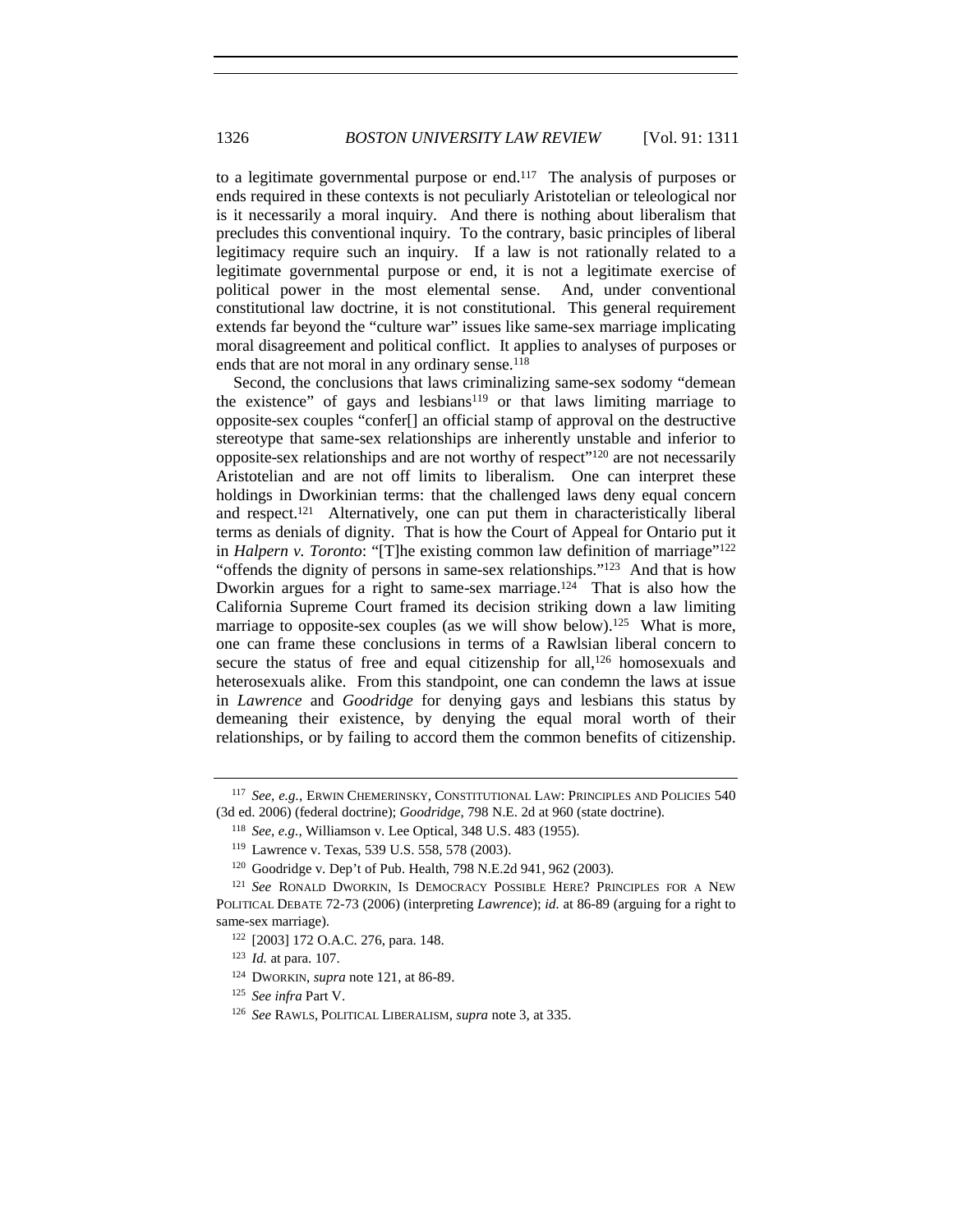In short, all of these formulations comfortably express political liberalism's aspiration to secure the common and guaranteed status of free and equal citizenship to all. There is nothing in political liberalism that precludes such formulations. To the contrary, political liberalism requires these conclusions.

Finally, despite Sandel's suggestions, there is nothing in these formulations that entails that government is furthering a particular comprehensive conception of the good and thus that they are off limits to political liberalism or flout political liberalism's commitment to public reason. Political liberalism as Rawls formulates it precludes government from imposing or promoting a particular comprehensive conception of the good, $127$  for example, that of the Catholic Church. It does not preclude government from pursuing moral goods or public values that are common to a number of competing comprehensive conceptions – for example, to recall the moral goods Chief Justice Marshall invokes in *Goodridge*: commitment, mutuality, companionship, intimacy, fidelity, and family.128 It is one thing to say, as Rawls does, that political liberalism rules out governmental imposition of a particular comprehensive conception of the good. It is quite another to say that political liberalism rules out governmental creation of institutions like marriage that pursue moral goods like those stated above. It does not.<sup>129</sup> Nor does political liberalism preclude justifying constitutional rights on the basis of the moral goods promoted by protecting them.

In sum, Sandel provides a powerful and illuminating reading of the *Goodridge* same-sex marriage decision in terms of moral goods and purposes. But political and constitutional liberals can and should embrace Chief Justice Marshall's opinion. Not only does it not exceed the bounds of political liberalism or of public reason – it is, in Rawls's terms, an exemplar of public reason.

#### V. THE CALIFORNIA MARRIAGE CASES

Like *Goodridge*, the recent California cases (both state and federal) concerning the definition of marriage provide a valuable opportunity to explore

<sup>127</sup> *Id.* at 37.

<sup>128</sup> Goodridge v. Dep't of Pub. Health, 798 N.E.2d 941, 954 (Mass. 2003).

 $129$  Political liberalism holds that "the family is part of the basic structure, since one of its main roles is to be the basis of the orderly production and reproduction of society and its culture from one generation to the next." John Rawls, *The Idea of Public Reason Revisited*, 64 U. CHI. L. REV. 765, 788 (1997). In that sense, it recognizes reproduction and social reproduction as central tasks carried out by the family. But Rawls goes on to state that "no particular form of the family (monogamous, heterosexual, or otherwise) is required by a political conception of justice so long as the family is arranged to fulfill these tasks effectively and doesn't run afoul of other political values." *Id.* at n.60. Elsewhere, one of us builds on this framework and argues that, in addition to carrying out the vital tasks of caregiving and social reproduction, families afford the chance to realize the goods of intimate association. LINDA C. MCCLAIN, THE PLACE OF FAMILIES: FOSTERING CAPACITY, EQUALITY, AND RESPONSIBILITY 20-21 (2006).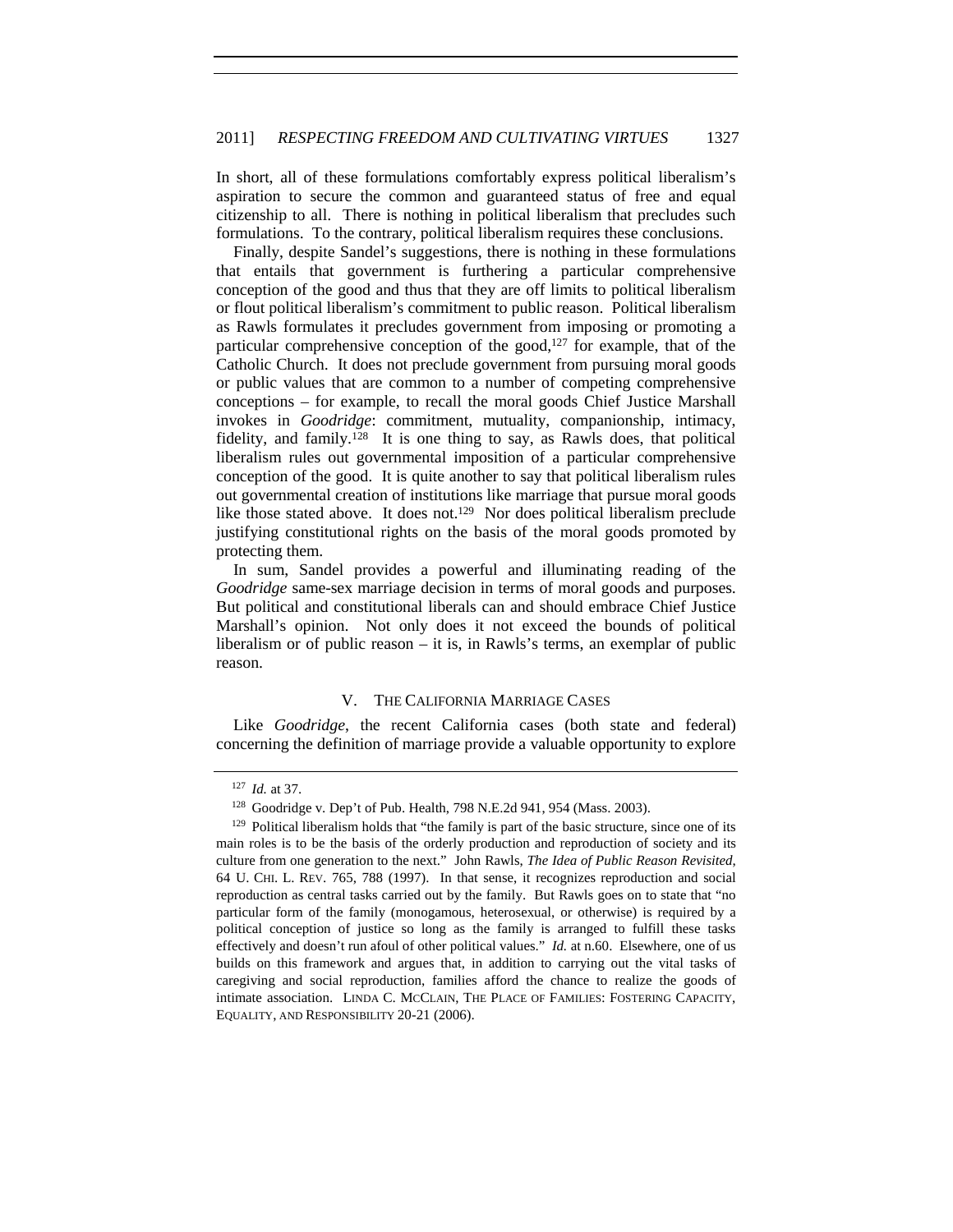the promise of Sandel's proposed Aristotelian method for resolving the debate over same-sex marriage, which foregrounds questions of "competing notions of honor and virtue, pride and recognition."130 At the same time, also like *Goodridge*, they suggest that his dichotomy between a liberal approach and a virtue approach is too stark. Although the success of the ballot initiative Proposition 8, amending the California Constitution to define marriage as the union between one man and one woman, in effect nullified the California Supreme Court decision in *In re Marriage Cases*, the court's opinion still warrants analysis as an instructive melding of rights and virtues arguments.

What distinguishes both the state and federal cases in California from prior litigation over same-sex marriage is that they raise and thoroughly address the question of whether it is constitutional to afford same-sex couples an alternative legal status – that of domestic partnership, to which the material benefits and the respective rights and responsibilities of marriage attach – while reserving the status of marriage exclusively to same-sex couples. This helps to focus attention on what Metz helpfully calls the *meaning* side of marriage, as distinct from the *material* side.<sup>131</sup> It is a new stage in the struggle for marriage equality. Framing the question in this way helps people to hone in on the significance of the label "marriage." Here Sandel's intuition that what is at stake is questions about worth is helpful: are same-sex unions viewed as equally worthy of official recognition as the unions of opposite-sex couples? Or is the creation of an alternative legal status based on a judgment that such relationships are inferior and not as worthy? So, too, these opinions afford examples of courts engaging in substantive moral argument and interpretive reasoning about the purposes of marriage. We focus primarily on the decision of the California Supreme Court from 2008, *In re Marriage Cases*, 132 and then conclude with a mention of the decision of the federal district court invalidating Proposition 8, *Perry v. Schwarzenegger*. 133 It is necessary briefly to give some background.

By referendum in a 2000 election, California voters adopted Proposition 22, which provides that "Only marriage between a man and a woman is valid or recognized in California."134 Nonetheless, California had become one of the most hospitable environments for same-sex couples. Since the enactment of a law in 1999, same-sex partners have been permitted to register with the Secretary of State as domestic partners.<sup>135</sup> The preamble to California's domestic partner law states its goals: promoting equality for "caring and committed couples," "promoting family relationships and protecting family

<sup>130</sup> SANDEL, *supra* note 2, at 261.

<sup>131</sup> METZ, *supra* note 76, at 35-37, 41-44.

<sup>132</sup> *In re* Marriage Cases, 183 P.3d 384 (Cal. 2008). 133 Perry v. Schwarzenegger, 704 F. Supp. 2d 921 (N.D. Cal. 2010).

<sup>134</sup> Proposition 22 (2000) (codified as CAL. FAM. CODE § 308.5 (2000)), *held unconstitutional by Marriage Cases*, 183 P.3d at 453.

<sup>135</sup> *Marriage Cases*, 183 P.3d at 413.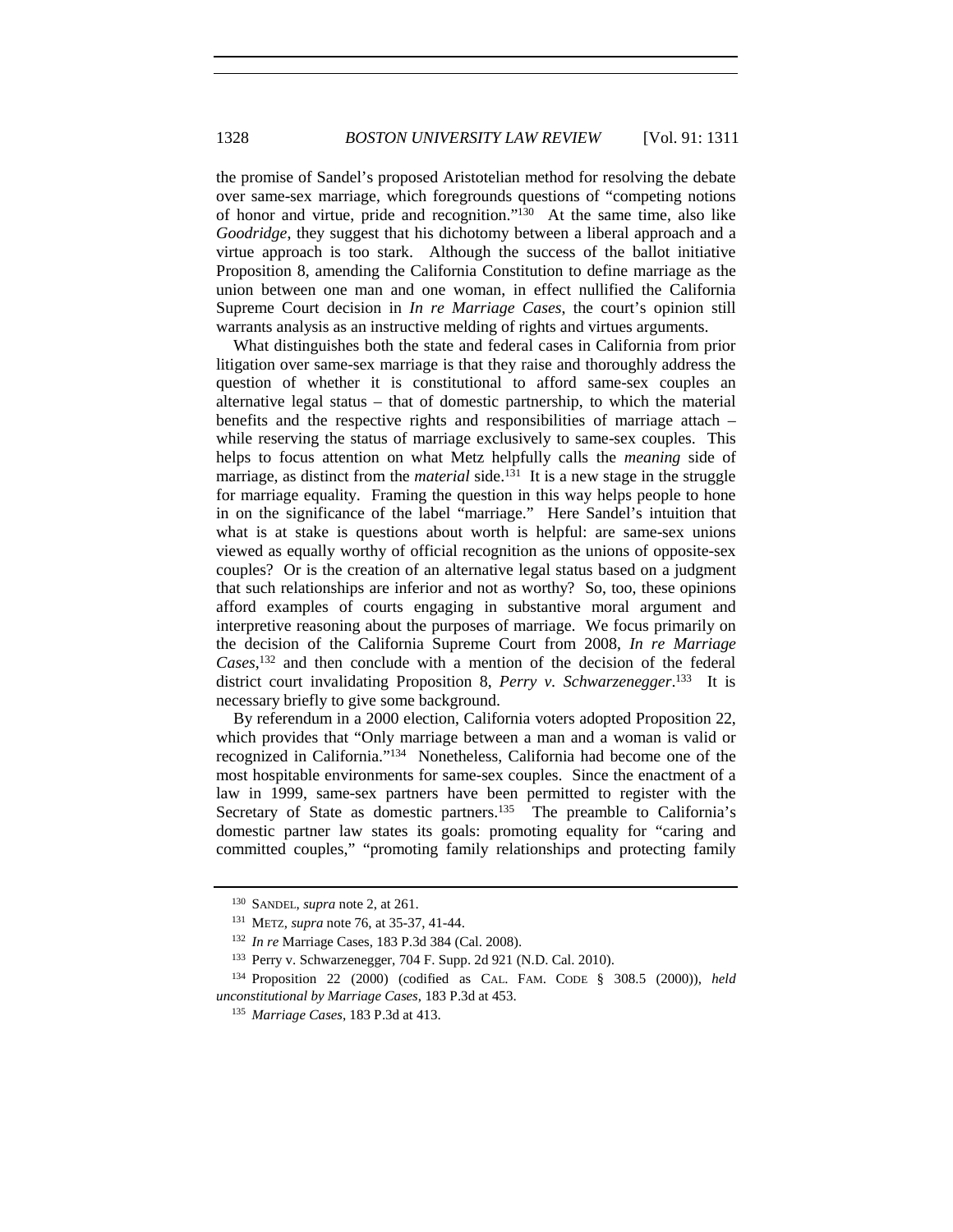members during life crises," and reducing "discrimination on the bases of sex and sexual orientation."136 The legislature has steadily expanded the domestic partnership law, culminating in the dramatic expansion of the Domestic Partner Rights and Responsibilities Act of 2003 (Domestic Partner Act).137 The upshot is that, at least since 2005, domestic partnership has functioned in California as a near-equivalent to marriage.

*In re Marriage Cases* takes up the question of whether the state must go further, and provide same-sex couples with access to civil *marriage*. In a lengthy opinion, authored by Justice Ronald George, the California Supreme Court reached two basic conclusions: (1) that the fundamental right to marry protected by the state constitution's due process clause includes the right to marry a person of the same sex<sup>138</sup> and  $(2)$  that reserving the status of marriage for heterosexuals, while limiting gays and lesbians to the second-class domestic partnership status, constitutes unconstitutional discrimination on the basis of sexual orientation in violation of the state constitution's equal protection clause.139 On the face of it, these two holdings seem to correspond to what Sandel characterizes as the insufficient arguments of freedom of choice and nondiscrimination, respectively.

Within the small number of states that have granted some kind of formal recognition to same-sex couples, there is a divide between those who grant full access to marriage and those who create an alternative legal status to provide comparable benefits. Illustrating the latter approach, Vermont's high court, in Baker v. State of Vermont,<sup>140</sup> allowed the legislature the discretion to create an alternative legal status, civil union, to provide common benefits to same-sex couples (although the legislature subsequently in 2009 extended civil marriage to same-sex couples).141 So did New Jersey's high court, in *Lewis v. Harris*. 142 Illustrating the former approach, Massachusetts's high court, in an advisory opinion subsequent to *Goodridge*, rebuffed the state Senate when it asked whether adopting a civil union law for same-sex couples rather than allowing marriage would be sufficient. The court held that the "dissimilitude between the terms 'civil marriage' and 'civil union' is not innocuous," but rather assigns "same-sex, largely homosexual, couples to second-class status."143

The Supreme Court of California joined Massachusetts in believing that the name "marriage" – or at least the withholding of the name – means

<sup>136</sup> *Id.* at 414.

<sup>137</sup> *Id.* at 414-16. 138 *Id.* at 446.

<sup>139</sup> *Id.* at 452.

<sup>&</sup>lt;sup>140</sup> Baker v. State of Vermont, 744 A.2d 864 (Vt. 1999).<br><sup>141</sup> Pub. Act No. 3, 2009 Vt. Acts & Resolves 33 (codified in scattered sections of VT. STAT. ANN. tit. 15 & 18 (2009)).

<sup>142</sup> Lewis v. Harris, 908 A.2d 196 (N.J. 2006).

<sup>143</sup> In re Opinions of the Justices to the Senate, 440 Mass. 1201, 1207 (2004).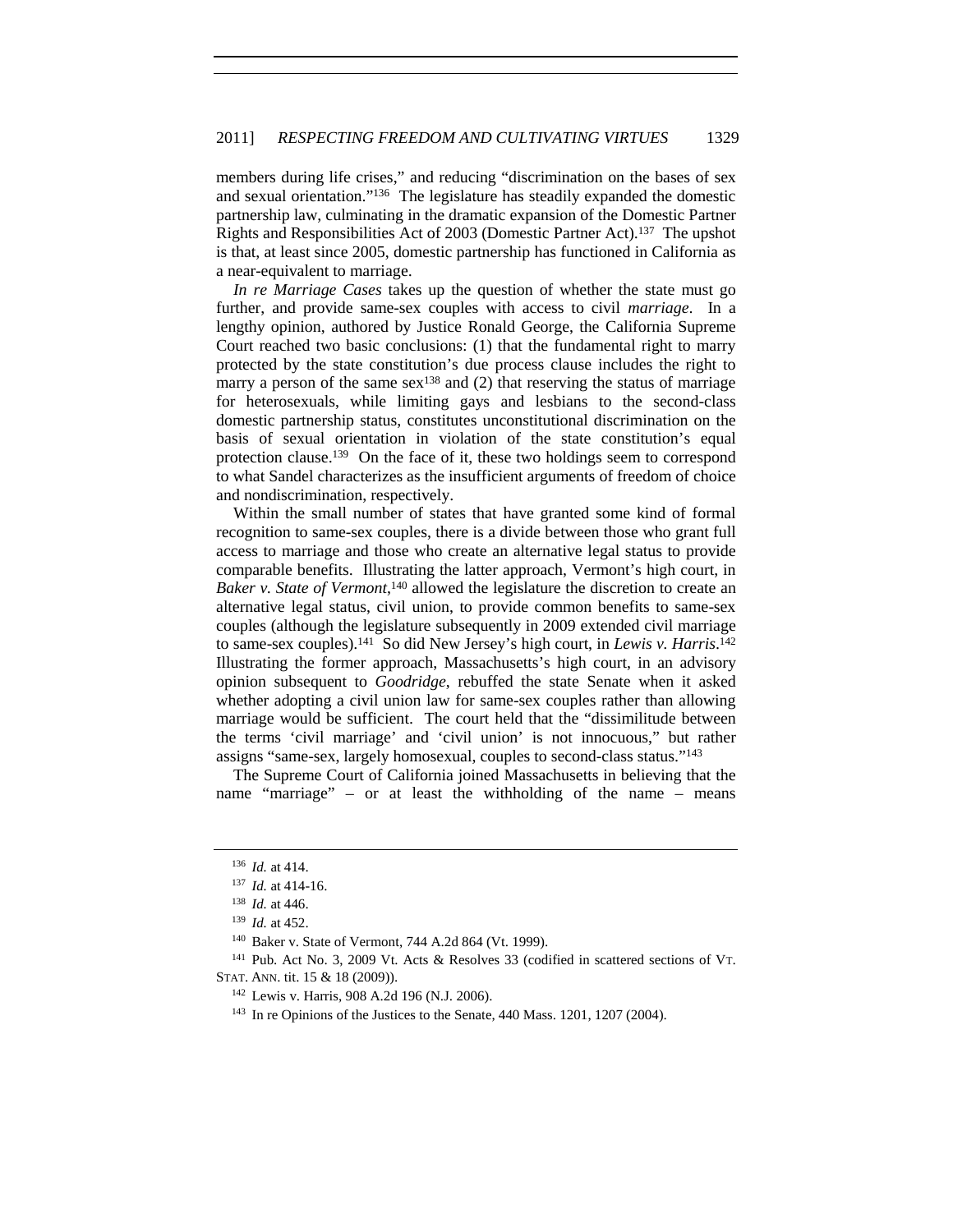something.<sup>144</sup> According to the majority opinion, the right to marry as protected by the state constitution is a "couple's right to have their family relationship accorded dignity and respect equal to that accorded other officially recognized families."145 Making the name of their family relationship turn on the identity of the parties undermines that equal dignity and respect. Perhaps the state could, the majority suggests, strip all unions of the name "marriage" and call them something  $else^{146} - that would be the disestablishment Policy 3$ mentioned above.<sup>147</sup> As a matter of both due process and equal protection, however, the state may not maintain one status for opposite-sex couples and another for same-sex ones.148

The distinctiveness of the California Supreme Court's approach is manifest when compared with that of New Jersey. In *Lewis v. Harris*, the state's highest court said that the naming question does not implicate constitutional questions, but is instead best resolved in the "crucible of the democratic process."149 The majority concluded that constitutionally requiring access to "marriage" – rather than simply to the rights and responsibilities "of marriage" – would force "social acceptance" upon the citizens of New Jersey, who may not be ready for it.150 Any change in the longstanding definition of marriage, the majority believed, ought to come from the legislature, through "civil dialogue and reasoned discourse."151 This reasoning seems to treat the question of who may use the name "marriage" for their relationships as a question of policy, not constitutional rights. By contrast, the California court emphatically stated that its role is not to make decisions based on policy or what is popular, but to interpret the constitution and to protect rights under it.152

In addition to marriage's symbolic importance, the California Supreme Court identified other reasons why a two-tier system denies same-sex couples equal dignity and respect. To begin, the entrenched bias against gays and lesbians raises special concerns about a separate-but-equal approach. Drawing the analogy to race, the court observed that California's barring interracial marriages would have been unconstitutional even if the state had made unions using "alternative nomenclature such as "transracial unions" available to interracial couples.153 The court also pointed out the practical problem, evident from Vermont's and New Jersey's experiences with civil unions, that the public understands marriage, but does not understand alternatives like civil

<sup>144</sup> *See In re* Marriage Cases, 183 P.3d 384, 398 (Cal. 2008).

<sup>145</sup> *Id.* at 400; *see also id.* at 428, 429, 434-35.

<sup>146</sup> *Id.* at 400.

<sup>&</sup>lt;sup>147</sup> *See supra* note 75 and accompanying text.

<sup>148</sup> *Marriage Cases*, 183 P.3d at 400.

<sup>149</sup> Lewis v. Harris, 908 A.2d 196, 221 (N.J. 2006).

<sup>150</sup> *Id.* at 223.

<sup>151</sup> *Id.* at 222.

<sup>152</sup> *Marriage Cases*, 183 P.3d at 398-99, 448.

<sup>153</sup> *Id.* at 435.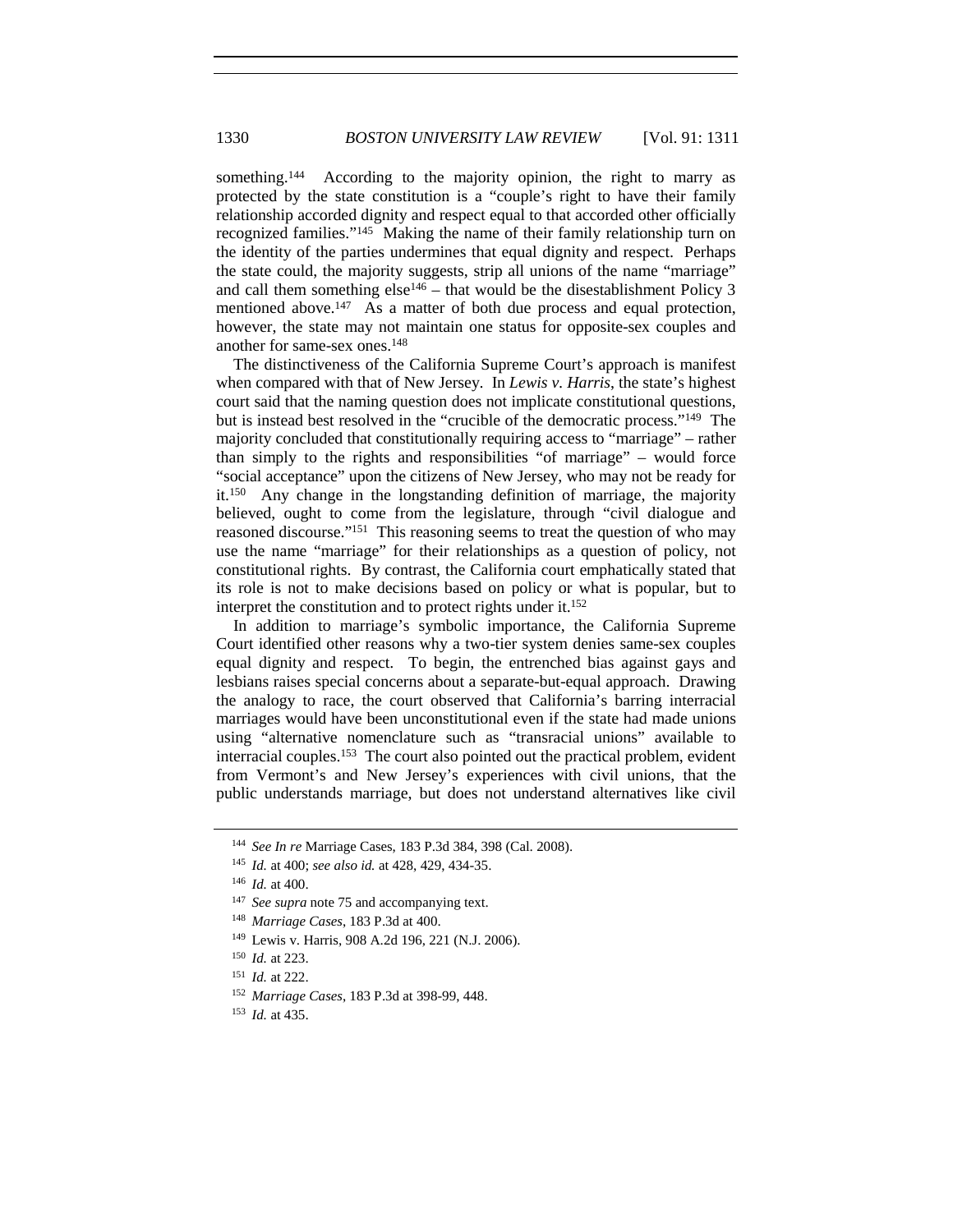unions or domestic partnerships.<sup>154</sup> Finally, the court identified the risk that having separate tracks for opposite-sex and same-sex relationships may send a general message that government regards gay men and lesbians and their families as less worthy of respect.155

Thus, questions of worth do play an obvious and important role in the court's opinion. And the opinion seems to track Sandel's argument that the debate about same-sex marriage is "fundamentally" about whether same-sex couples' unions are "worthy" of the "honor and recognition" our society confers through state-sanctioned marriage.156 Clearly, the court resolves this question in the affirmative.

But a critical step in being able to reach that judgment, says Sandel, is an Aristotelian inquiry into the purposes of the social institution of marriage and argument about "the virtues it honors" and rewards.<sup>157</sup> This requires inquiry into whether same-sex unions "fulfill the purposes of the social institution of marriage," such that including gay and lesbian couples is a matter of the "just distribution of offices and honors."158

How does the court resolve questions about the purposes of marriage? Is it possible to detect the two strands of argument that Sandel identifies – the liberal, nonjudgmental strand and the Aristotelian, purposive strand? Does the court rely on a strategy of liberal neutrality emphasizing freedom of choice, avoiding controversial moral and religious argument? Or does it engage in substantive moral argument? As in *Goodridge*, so in *Marriage Cases*, we contend, both strands play a part in the court's resolution of the constitutional issues.

The California Supreme Court's decision offers perhaps the richest account to date of why marriage is a vital *social institution*, significant for society as well as for those who marry.<sup>159</sup> Tamara Metz observes that the opinion "came closer than any other to presenting a complete and compelling constitutional defense of the establishment of marriage."<sup>160</sup> Marriage jurisprudence, Metz accurately says, has both an individual rights strand, which Sandel might well identify with a liberal form of argument, and an institutionalist strand, which stresses society's interest in marriage and the instrumental value of marriage as a foundational social institution.161 She contends that the California Supreme Court moved beyond dominant "liberal discourse" about marriage by observing that protecting the right to marry requires more than merely leaving people alone, but also requires the state "to provide – define, confer, and

<sup>154</sup> *Id.* at 445-46.

<sup>155</sup> *Id.* at 445.

<sup>156</sup> SANDEL, *supra* note 2, at 254.

<sup>157</sup> *Id.* at 260.

<sup>158</sup> *Id.* at 257-58.

<sup>159</sup> *Marriage Cases,* 183 P.3d at 419-27.

<sup>160</sup> METZ, *supra* note 76, at 38.

<sup>161</sup> *Id.*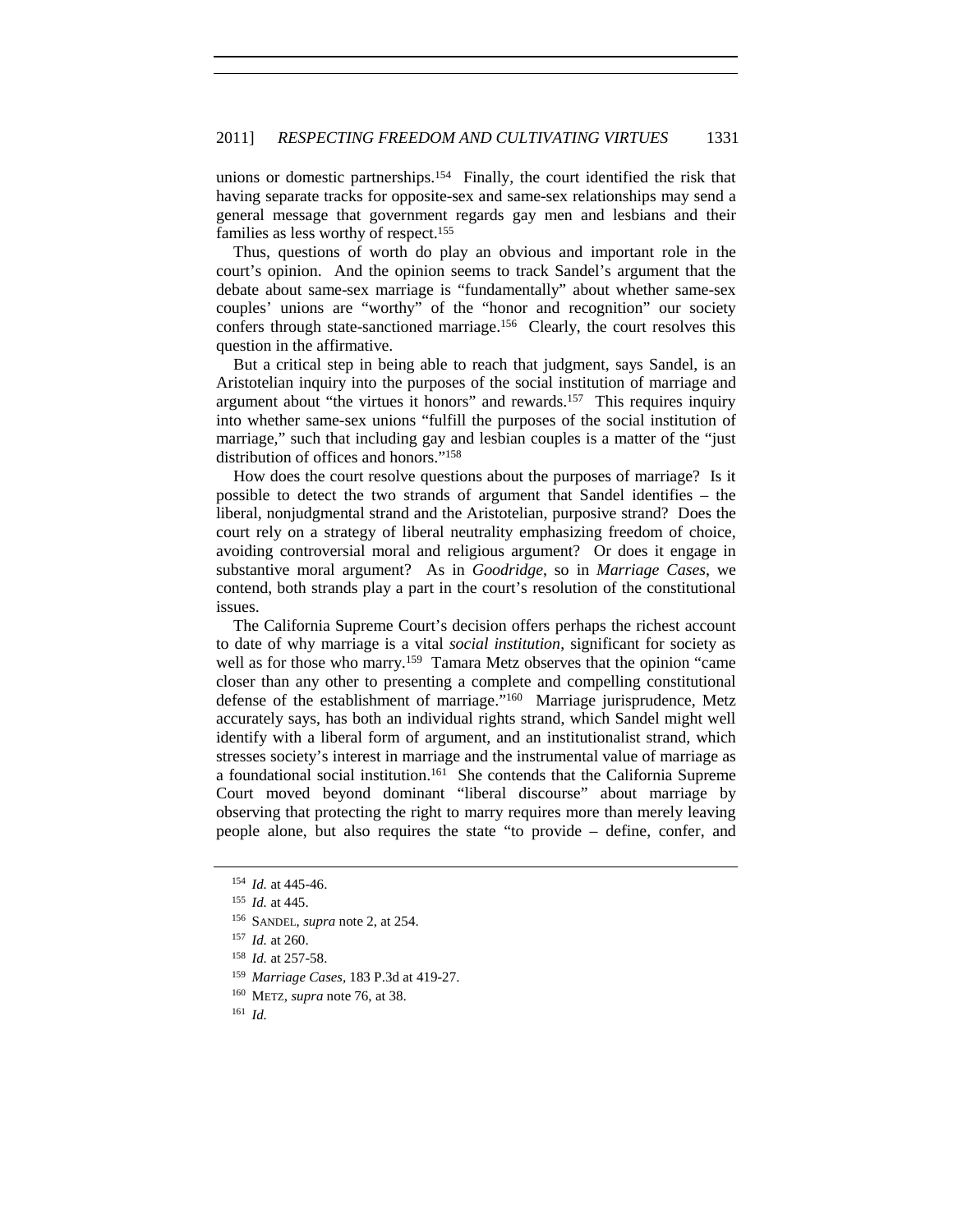regulate – a legal framework."162 *Goodridge* itself made this point very clearly, speaking both of "freedom from" and "freedom to" being at stake in the right to marry.163

In ruling that gay male and lesbian couples were entitled to marry, the California Supreme Court emphatically stressed the continuing importance of marriage both for individuals *and* for society,<sup>164</sup> melding an individual rights perspective with an institutionalist perspective. In doing so, it drew on many traditional arguments about why marriage matters. In this sense, the California ruling might actually be read as a conservative decision: it recognizes and seeks to preserve the important functions of marriage, in an age when many couples simply cohabit and many people choose to be single. At the same time, the court's opinion is clearly also a progressive one, for it concludes that appeals to history and tradition alone are insufficient constitutional bases for excluding same-sex couples from this fundamental institution.<sup>165</sup> It is also progressive in the sense that it considers and rejects a number of contemporary arguments made by the marriage movement against redefining marriage.166

What are the purposes of marriage? Why is it fundamental? The California Supreme Court emphasizes the unique role of marriage in providing "official recognition" to a family relationship.<sup>167</sup> In doing so, the court makes use of several traditional arguments typically used by opponents of same-sex marriage. Precisely because marriage is – as conservatives often have argued – unique in offering couples societal respect and dignity, the court reasoned that the state may not deny it to same-sex couples without undermining constitutional guarantees of rights to privacy, liberty, and equality.

From a long line of federal and state precedents about privacy, liberty, equality, and the right to marry, the California Supreme Court distills one basic idea: that the fundamental right to marry embraces the right of an individual to establish, with a loved one of his or her choice, an officially recognized *family* relationship.168 Here, the court makes what Sandel might call a liberal rights argument about choice. But it is wedded to an argument about the worth of official recognition. Because civil marriage provides the institutional framework for families to secure such recognition, the state may not relegate same-sex couples to an alternative status without denying them a "core element<sup>[]"</sup> of the right to marry.<sup>169</sup>

The California Supreme Court elaborates upon many reasons why both society and individuals have a stake in the institution of civil marriage.

<sup>162</sup> *Id.* at 39-40.

<sup>163</sup> Goodridge v. Dep't of Pub. Health, 798 N.E.2d 941, 959 (Mass. 2003).

<sup>164</sup> *Marriage Cases,* 183 P.3d at 422-26.

<sup>165</sup> *See id.* at 428-30.

<sup>166</sup> *See id.* at 430-33.

<sup>167</sup> *Id.* at 428.

<sup>168</sup> *See id.* at 398-99, 400, 418, 421, 423-27.

<sup>169</sup> *Id.* at 427.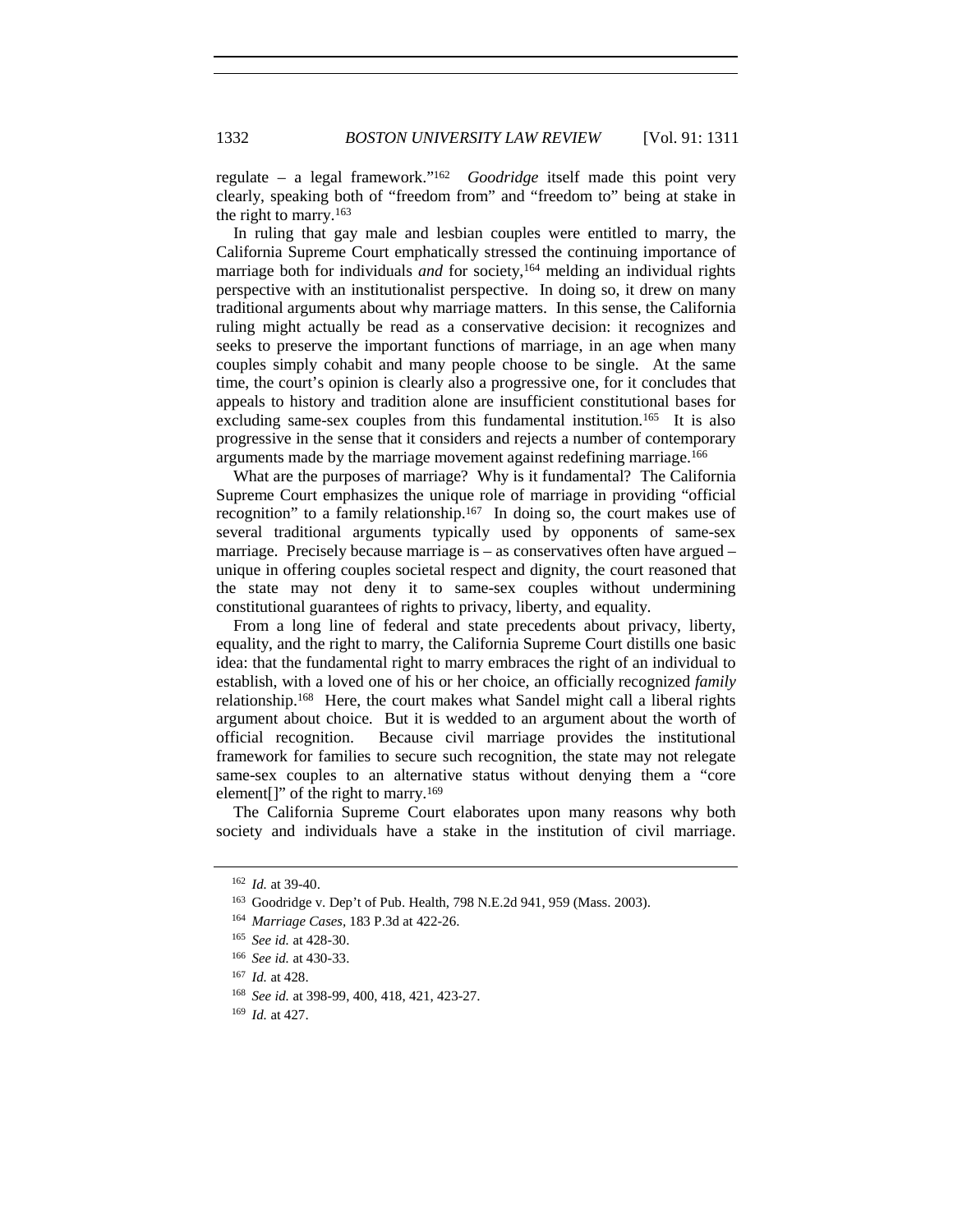Ultimately, it asks, "[w]hat is society's interest in marriage?"170 Or, put another way, what are marriage's purposes? First, the court tells us, there is the channelling function of the family, as the "basic unit of our society."171 Older California cases state that the family "channels biological drives that might otherwise become socially destructive," giving order to sexuality and procreation.172 Second, civil marriage also facilitates parents' providing for "the care and education of children in a stable environment."173 Third, society relies on marital and family relationships, which are attended by legal obligations of support, to provide crucial care for dependents and to relieve the public from, or at least share with it, the burden of support. Society favors marriage by linking many rights and responsibilities to  $it^{174}$ . These are institutionalist arguments that stress what marriage does for society.

But marriage, the court insists, is also of "fundamental significance" for those who seek to marry.175 Thus, one cannot look at marriage only from an *institutionalist* perspective – that is, how marriage "serve[s] the interests of society"176 – and ignore the *individual rights* perspective – that marriage is also a "fundamental right," an "integral component of an individual's interest in *personal autonomy*" protected by state constitutional liberty and privacy rights.177 Marriage "cannot properly be understood as simply the right to enter into such a relationship *if (but only if)* the Legislature chooses to establish and retain it."178 In elaborating the importance of marriage to individuals, the court makes arguments sounding more in liberal themes about a right to form and act on a conception of the good life. Marriage, for example, offers "the most socially productive and individually fulfilling relationship that one can enjoy in the course of a lifetime."179 Indeed, constitutional precedents speak of it as part of the "pursuit of happiness."<sup>180</sup> The court notes that, of course, people can have and raise children outside of marriage, but "the institution of civil

<sup>170</sup> *See id.* at 423.

<sup>171</sup> *Id.* at 422. On the "channelling" function of family law, see Carl E. Schneider, *The Channelling Function in Family Law*, 20 HOFSTRA L. REV. 495 (1992); Linda C. McClain, Love, Marriage, and the Baby Carriage: Revisiting the Channelling Function of Family *Law*, 28 CARDOZO L. REV. 2133 (2007).

<sup>172</sup> *Marriage Cases*, 183 P.3d at 422 (quoting De Burgh v. De Burgh, 250 P.2d 598, 601 (Cal. 1952)).

<sup>173</sup> *Id.* (quoting *De Burgh*, 250 P.2d at 601)*.*

<sup>174</sup> *Id.*

<sup>175</sup> *Id.* at 423.

<sup>176</sup> *Id.* at 425.

<sup>177</sup> *Id.* at 426.

<sup>178</sup> *Id.*

<sup>179</sup> *Id.* at 422 (quoting Elden v. Sheldon, 758 P.2d 582, 586 (Cal. 1988) (internal quotations omitted)).

<sup>180</sup> *Id.* (quoting Perez v. Sharp, 198 P.2d 17, 18 (Cal. 1948) (internal quotations omitted)).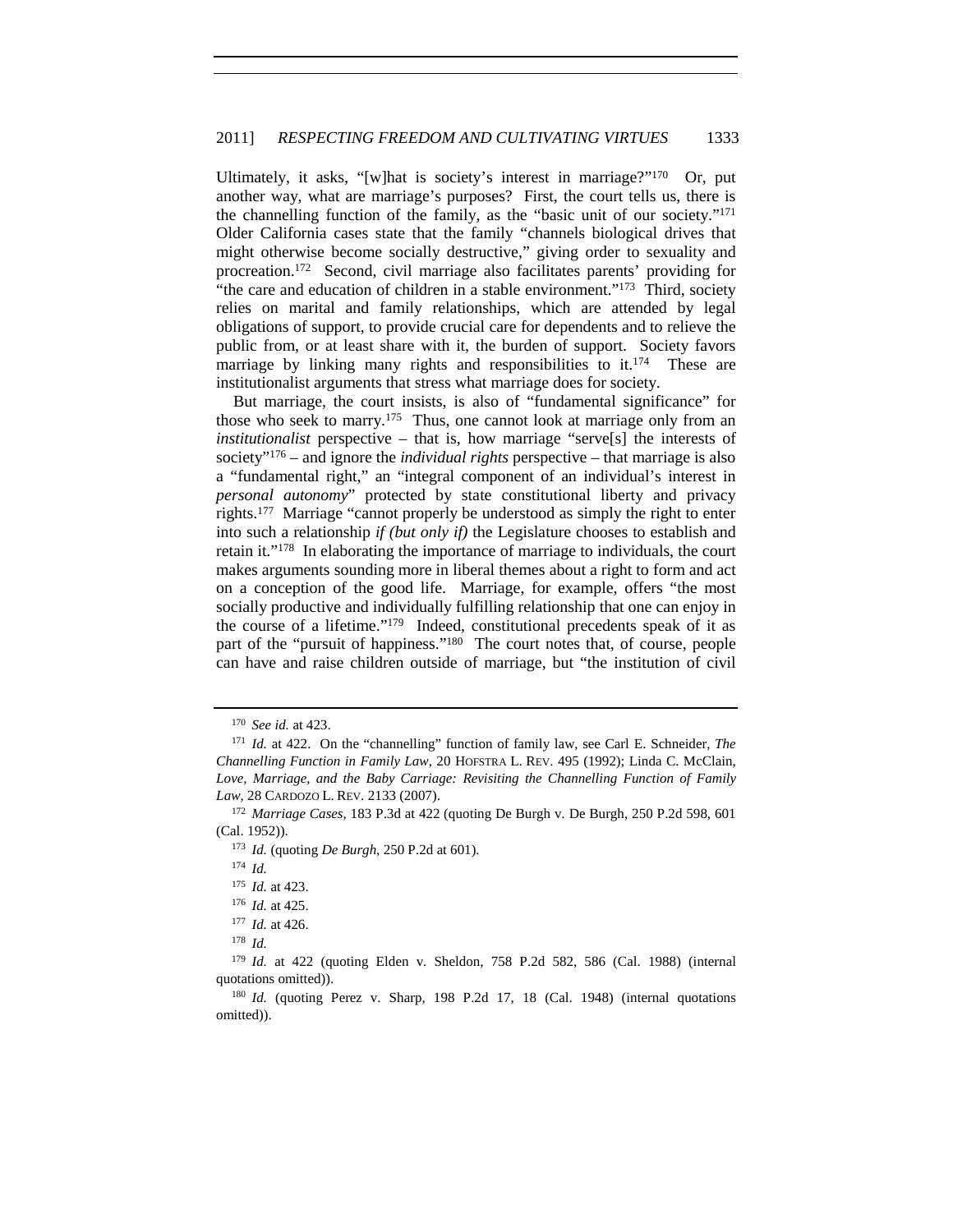marriage affords official governmental sanction and sanctuary to the family unit."<sup>181</sup> Civil marriage – as a public statement – affords persons a public affirmation of commitment and a form of self-expression. It also enmeshes married persons in a broader network of extended family, as well as in the "broader family social structure" that is a vital part of community life.<sup>182</sup> Families provide a place in which personality may be developed, intimate association pursued, and values and commitments generated that reach beyond the family.

Those who argue against extending marriage to same-sex couples often appeal to some of these traditional functions of marriage. For instance, the channelling function of the family – and of family law – provided a rationale for preserving the traditional definition of marriage in *Hernandez v. Robles*, 183 in which New York's highest court upheld the state's ban on same-sex marriage, and in Justice Cordy's dissent in *Goodridge*. 184 Opponents of samesex-marriage argued before the California Supreme Court that because of the historical link between marriage and procreation, the constitutional right to marry should be limited to opposite-sex couples.<sup>185</sup> Altering the definition of marriage, they argued, would send a message that marriage no longer has to do with procreation, or with a child's needing a mother and a father.<sup>186</sup>

How did the California Supreme Court resolve this debate about marriage's definition and purposes? For one thing, it looked to marriage law to reject the arguments centered around procreation. It observed that, although channelling procreation may be a reason for marriage, the constitutional right to marry has never been confined only to couples capable of procreating.187 Moreover, the court held that promoting "responsible procreation" among heterosexuals is not a constitutionally sufficient reason to deny same-sex couples the fundamental right to marry.188 As the court saw it, the state's goal of encouraging stable two-parent family relationships could be served by extending the benefits of marriage to same-sex couples (who after all often raise children together).<sup>189</sup>

The California Supreme Court observed that, although providing a stable setting for procreation and childrearing is one important purpose of marriage, it

<sup>181</sup> *Id.* at 425.

<sup>182</sup> *Id.*

<sup>183</sup> 855 N.E.2d 1, 21 (N.Y. 2006).

<sup>184</sup> 798 N.E.2d 941, 995-96 (Cordy, J., dissenting) ("Paramount among its many important functions, the institution of marriage has systematically provided for the regulation of heterosexual behavior, brought order to the resulting procreation, and ensured a stable family structure in which children will be reared, educated, and socialized."). 185 *Marriage Cases,* 183 P.3d at 430.

<sup>186</sup> *Id.* at 432.

<sup>187</sup> *Id.* at 431.

<sup>188</sup> *Id.* at 432.

<sup>189</sup> *Id.* at 433.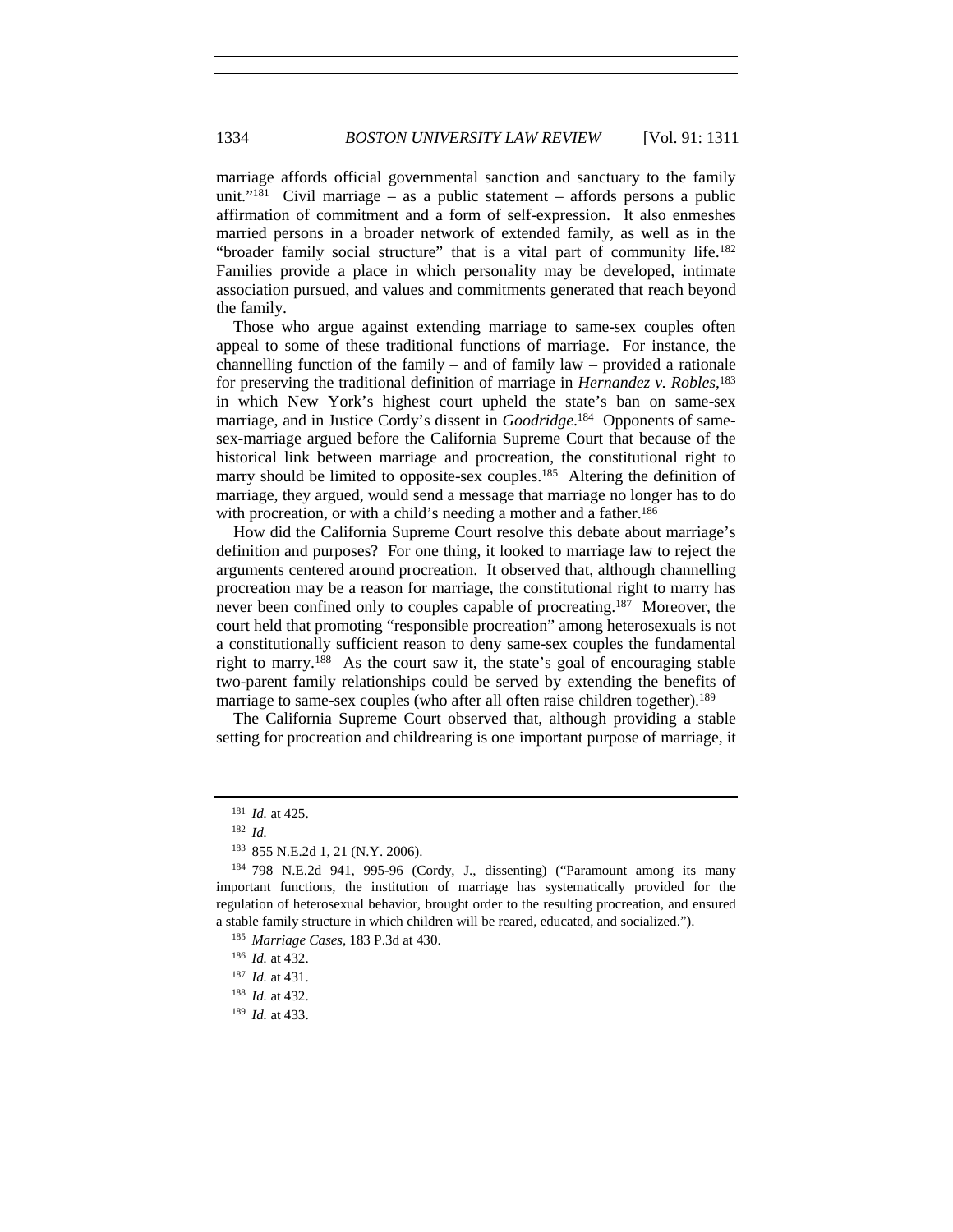is not the only one.<sup>190</sup> The court also conceived of marriage as an adult relationship; state and federal precedents link marriage to adult happiness and to "personal enrichment."191 The court's resistance to making marriage primarily or solely "about" children and not also about adult intimacy is a notable interpretation of the purposes of marriage that recurs in California's federal marriage case, *Perry v. Schwarzenegger*. 192 Moreover, the California Supreme Court pointed out that the U.S. Supreme Court has upheld the constitutional right of married couples to use contraception (thus preventing procreation).193

The California Supreme Court also considered and rejected another argument, already mentioned above, made by the marriage movement: that allowing same-sex couples to marry will "send a message" that marriage has nothing to do with procreation and child rearing, and that it is "immaterial" to the state whether a child is raised by her or his biological parents.194 The court held that recognizing the constitutional rights of same-sex couples to marry diminishes neither the constitutional rights of opposite-sex couples nor the legal responsibilities of biological parents.195 If anything, the court concluded, recognizing these rights "simply confirms that a stable two-parent family relationship, supported by the state's official recognition and protection, is equally as important for the numerous children in California who are being raised by same-sex couples as for those being raised by opposite-sex couples."196 As New York's Chief Judge Judith Kaye wrote in her dissent to *Hernandez*: "There are enough marriage licenses to go around for everyone."197 The court reasoned here that the good of stability is relevant not just to households formed by opposite-sex couples, but also to those formed by same-sex couples. Implicitly, there is a moral judgment that these households not only will benefit from this recognition and support, but also that they are equally worthy of it.

We want to close by reiterating that the California Supreme Court opinion can be seen as being at once progressive and conservative. It is progressive in its unwillingness to defer completely to history and tradition when defining

<sup>192</sup> 704 F. Supp. 2d 921, 946-50 (N.D. Cal. 2010).

<sup>194</sup> *Id.*

<sup>196</sup> *Id.*

<sup>197</sup> *Id.* at 451 (quoting Hernandez v. Robles, 855 N.E.2d 1, 30 (N.Y. 2006) (Kaye, C.J., dissenting)).

<sup>190</sup> *Id.* at 432.

<sup>191</sup> *Id.*

<sup>193</sup> *Marriage Cases*, 183 P.3d at 432 (discussing Griswold v. Connecticut, 381 U.S. 479 (1965)).

<sup>&</sup>lt;sup>195</sup> *Id.* at 433 ("By recognizing this circumstance we do not alter or diminish either the legal responsibilities that biological parents owe to their children or the substantial incentives that the state provides to a child's biological parents to enter into and raise their children in a stable, long-term committed relationship.").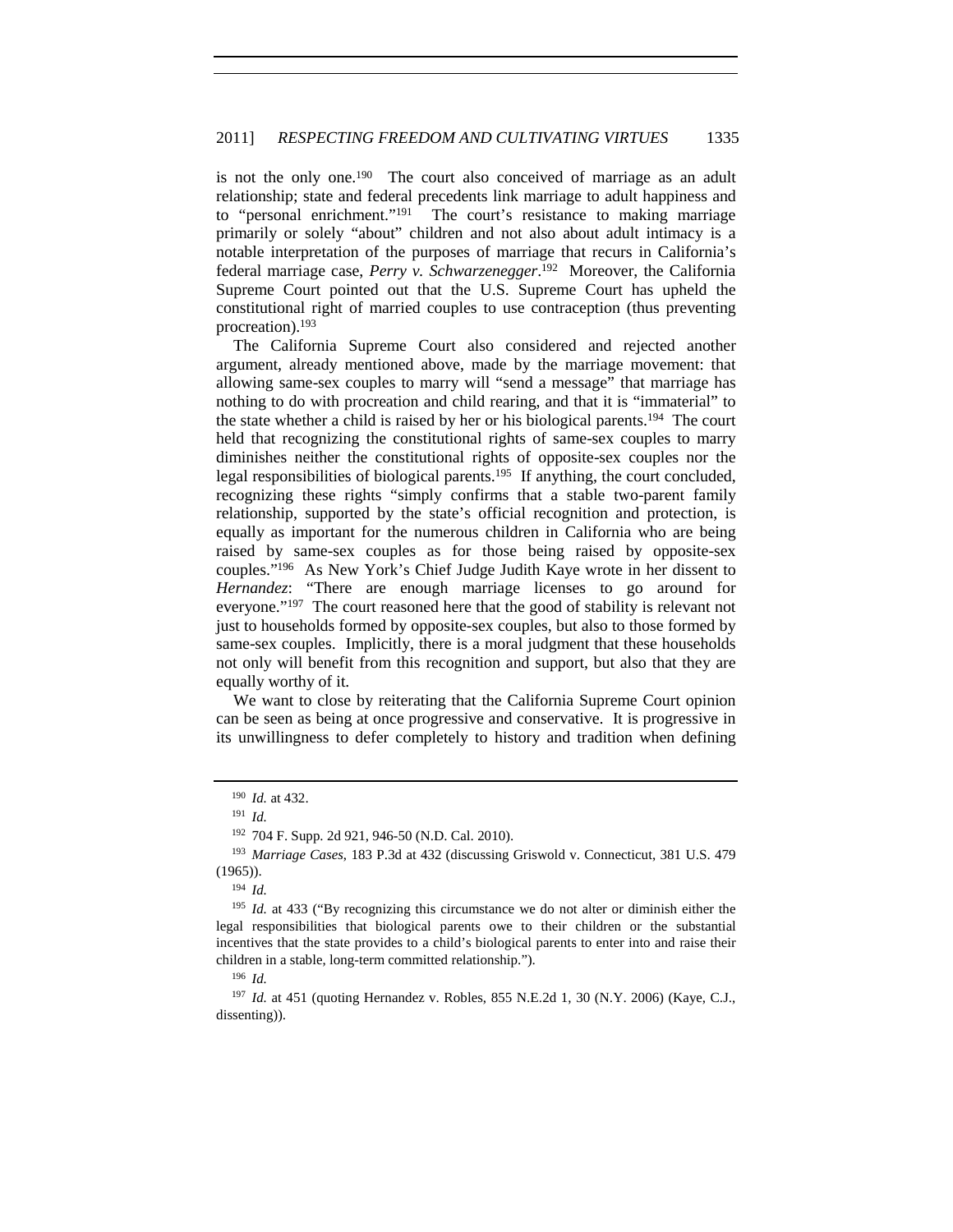constitutional rights. Though the State of California had urged the court to embrace the longstanding definition of marriage as a union between a man and a woman, the court looked more critically at history and tradition. Drawing on its own precedents, and subjecting these arguments to critical scrutiny, the court stated that "history alone is not invariably an appropriate guide for determining the meaning and scope of this fundamental constitutional guarantee."198 In rejecting wholesale deference to tradition, the court insisted that neither marriage nor constitutional concepts are static. In this sense, its reasoning resembles that of *Goodridge*, which spoke of marriage as an "evolving paradigm."199 The court also invoked Justice Kennedy in *Lawrence*: "[T]imes can blind us to certain truths and later generations can see that laws once thought necessary and proper in fact serve only to oppress."200

Yet the opinion can be seen as conservative in its strong emphasis on the unique symbolic value of marriage and its invocation of the primacy of marriage. Legal scholars and activists who argue for de-centering marriage by developing domestic partnership laws and other legal statuses alternative to civil marriage201 might criticize the majority's insistence on the inadequacy of domestic partnership as a legal alternative to marriage. The court's marshaling of traditional arguments about the importance of marriage – along with its emphasis on the risk that domestic partnership will be perceived as lesser and as inferior – may lead some progressives to lament that a real opportunity for breaking the monopoly that marriage holds on our social and legal imagination was lost. While we can argue about the society we ideally should have, for now the California Supreme Court's point is cogent: so long as marriage exists and is only open to opposite-sex couples, a marriage/domestic partnership twotrack system conveys a very real and serious insult to same-sex couples, communicating that their family relationships are not worthy of equal dignity and respect.

Far from resolving the controversy over same-sex marriage, the California Supreme Court's opinion was a catalyst for the Proposition 8 campaign to amend the California Constitution by defining marriage as the union of one man and one woman.<sup>202</sup> These issues of worth and of the symbolic message of marriage versus domestic partnership are also central in the ongoing federal litigation concerning the constitutionality of Proposition 8, as demonstrated in *Perry v. Schwarzenegger*. There the federal district court concluded that views

<sup>198</sup> *Id.* at 399.

<sup>199</sup> Goodridge v. Dep't of Pub. Health, 798 N.E.2d, 941, 967 (Mass. 2003).

<sup>200</sup> *Marriage Cases*, 183 P.3d at 451 (quoting Lawrence v. Texas, 539 U.S. 558, 579 (2003)).

<sup>201</sup> *See, e.g.*, NANCY D. POLIKOFF, BEYOND (STRAIGHT AND GAY) MARRIAGE: VALUING ALL FAMILIES UNDER THE LAW 3 (2008); Nancy D. Polikoff, *Ending Marriage as We Know It*, 32 HOFSTRA L. REV. 201, 202 (2003).

<sup>202</sup> *See* CAL. CONST. art. I, § 7.5 ("Only marriage between a man and a woman is valid or recognized in California.").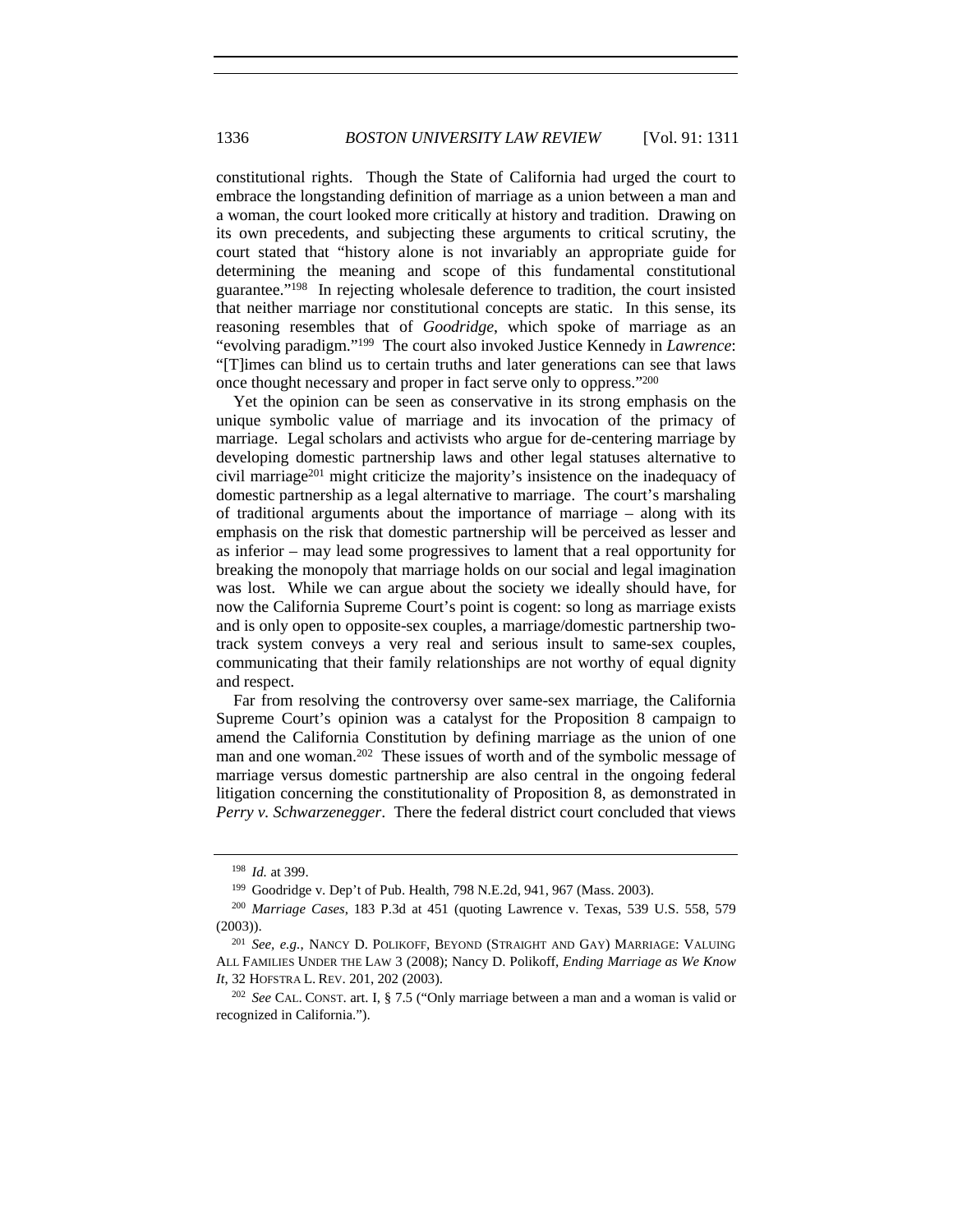about the inferiority of same-sex couples and their families animated the campaign for the proposition,203 and held that Proposition 8 violated both the Due Process Clause and the Equal Protection Clause of the United States Constitution.<sup>204</sup> The case is now on appeal before the Ninth Circuit, which recently issued an order staying further proceedings and certifying a question to the California Supreme Court concerning whether the proponents of Proposition 8 have standing to defend its constitutionality in court when the State of California has refused to do so.<sup>205</sup> The case may eventually end up before the U.S. Supreme Court. Chief Judge Vaughn Walker's lengthy opinion is heavily laden with findings of fact and citations to specific evidence on these findings to support his conclusions of law.206 Whatever the ultimate outcome of the case on appeal, Chief Judge Walker's opinion provides a rich example of the intertwining of liberal and civic republican arguments – autonomy together with worth – in justifying a right to same-sex marriage.<sup>207</sup>

#### **CONCLUSION**

To recapitulate: as did the Massachusetts Supreme Judicial Court in *Goodridge*, so did the California Supreme Court in the *Marriage Cases* present liberal arguments sounding in freedom of choice and nondiscrimination alongside Aristotelian or civic republican arguments sounding in purposes, moral goods, and worth. Sandel may be right that the latter arguments help resolve the issue. But we maintain that both types of argument can stand side by side. And what we said above about *Goodridge* in relation to political liberalism and conventional constitutional doctrine applies as well to the

<sup>203</sup> Perry v. Schwarzenegger, 704 F. Supp. 2d 921, 930-32 (N.D. Cal. 2010).

<sup>204</sup> *See id.* at 991.

<sup>205</sup> *See* Order Certifying a Question to the Supreme Court of California, 638 F.3d 1191, 1192 (9th Cir. 2011).

<sup>206</sup> *See Perry*, 704 F. Supp. 2d at 953-91, 993.

<sup>207</sup> On questions of worth, see, for example, *id.* at 973 (Finding 58) ("Proposition 8 places the force of law behind stigmas against gays and lesbians, including: gays and lesbians do not have intimate relationships similar to heterosexual couples; gays and lesbians are not as good as heterosexuals; and gay and lesbian relationships do not deserve the full recognition of society."); *id.* at 974 (Finding 60) ("Proposition 8 reserves the most socially valued form of relationship (marriage) for opposite-sex couples."); and *id.* at 999- 1000 ("The evidence supports two points which together show Proposition 8 does not advance any of the [state's] identified interests: (1) same-sex parents and opposite-sex parents of equal quality . . . and (2) Proposition 8 does not make it more likely that oppositesex couples will marry and raise offspring biologically related to both parents."). On themes of marriage as an important choice, see, for example, *id.* at 961 (Finding 34) ("Marriage is the state recognition and approval of a couple's choice to live with each other, to remain committed to one another and to form a household based on their own feelings about one another and to join in an economic partnership and support one another and any dependents."); and *id.* at 993 ("The right to marry has been historically and remains the right to choose a spouse and, with mutual consent, join together and form a household.").